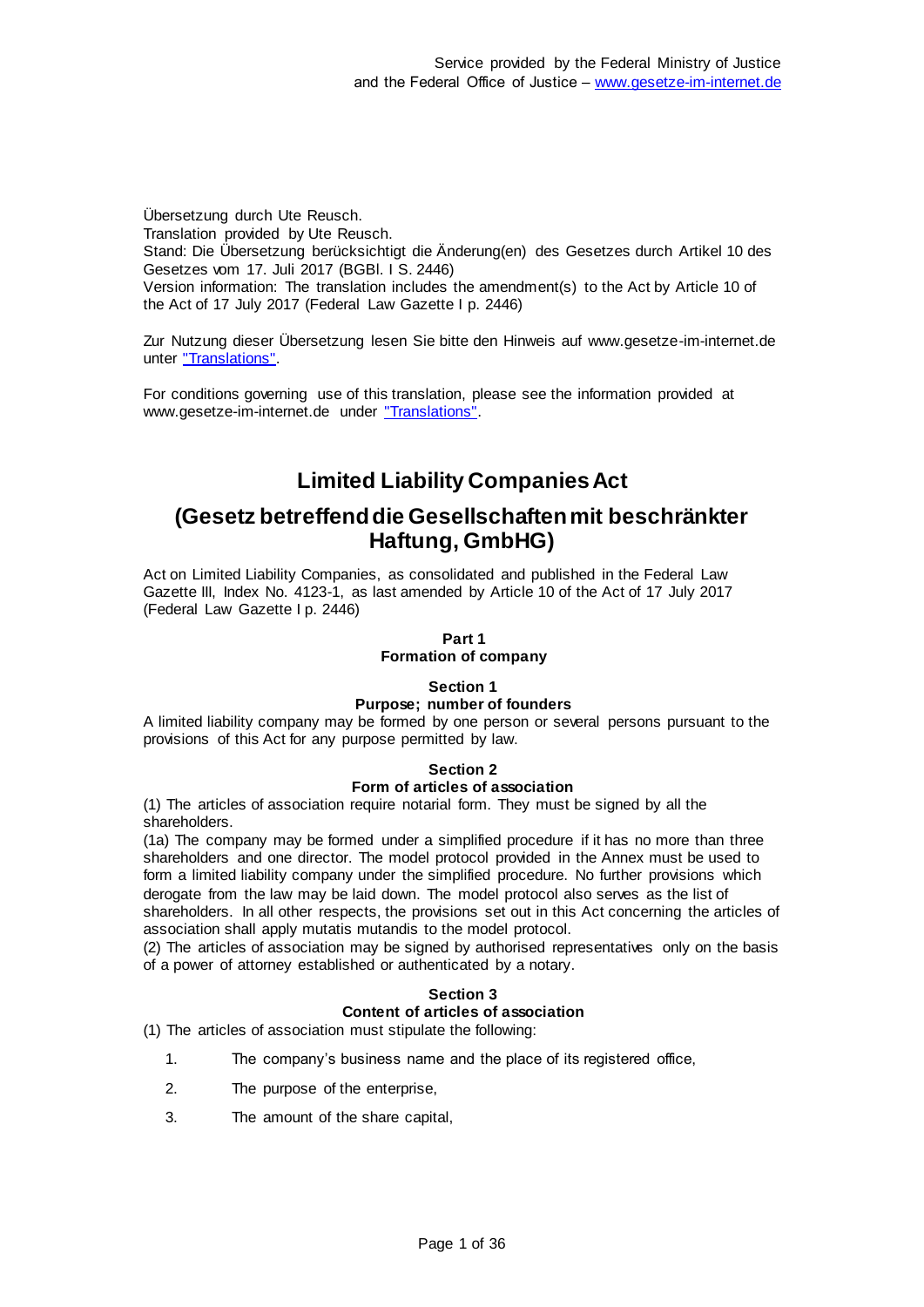4. The number and nominal values of the shares to which each shareholder subscribes against payment of the capital contribution into the share capital (original capital share).

(2) If the enterprise is to be formed for a specific term or if other obligations vis-à-vis the company are to be imposed on the shareholders in addition to payment of a capital contribution, these provisions must also be included in the articles of association.

## **Section 4**

### **Business name**

The business name must include the designation "Gesellschaft mit beschränkter Haftung" or a readily comprehensible abbreviation of this designation even if it is continued in accordance with section 22 of the Commercial Code or other statutory provisions. If the company exclusively and directly pursues tax-privileged purposes in accordance with sections 51 to 68 of the Fiscal Code, the abbreviation "gGmbH" may be used.

#### **Section 4a Registered office**

The place of the company's registered office shall be that place in Germany as specified in the articles of association.

## **Section 5**

### **Share capital; share**

(1) The company's share capital must amount to no less than twenty-five thousand euros. (2) The nominal value of each share must be a full euro amount. A shareholder may subscribe to several shares upon formation of the company.

(3) The amount of the nominal values of the individual shares may be variously determined. The sum total of the nominal values of all the shares must equal the amount of the share capital.

(4) If contributions in kind are to be made, the object of the contribution in kind and the nominal value of the share to which the contribution in kind refers must be specified in the articles of association. The shareholders shall set forth in a report on company formation on the basis of contributions in kind the material circumstances which establish the appropriateness of the payments for contributions in kind and, where an enterprise is transferred to the company, shall state the annual results of the two previous financial years.

## **Section 5a**

## **Entrepreneurial company**

(1) The business name of a company formed with a share capital which falls short of the minimum share capital referred to in section 5 (1) must, in derogation of section 4, bear the designation "Unternehmergesellschaft (haftungsbeschränkt)" (entrepreneurial company (limited liability)) or "UG (haftungsbeschränkt)" for short.

(2) In derogation of section 7 (2), the application to register the company may not be filed until the full amount of the share capital has been deposited. Contributions in kind shall not be possible.

(3) The balance sheet in the annual financial statements to be prepared in accordance with sections 242 and 264 of the Commercial Code must include statutory reserves comprising one quarter of the annual surplus minus any losses carried forward from the previous year. The reserves may be used only

1. for the purposes set out in section 57c;

2. to compensate for an annual deficit, in so far as it is not covered by profits carried forward from the previous year;

to compensate for losses carried forward from the previous year, in so far as they are not covered by an annual surplus.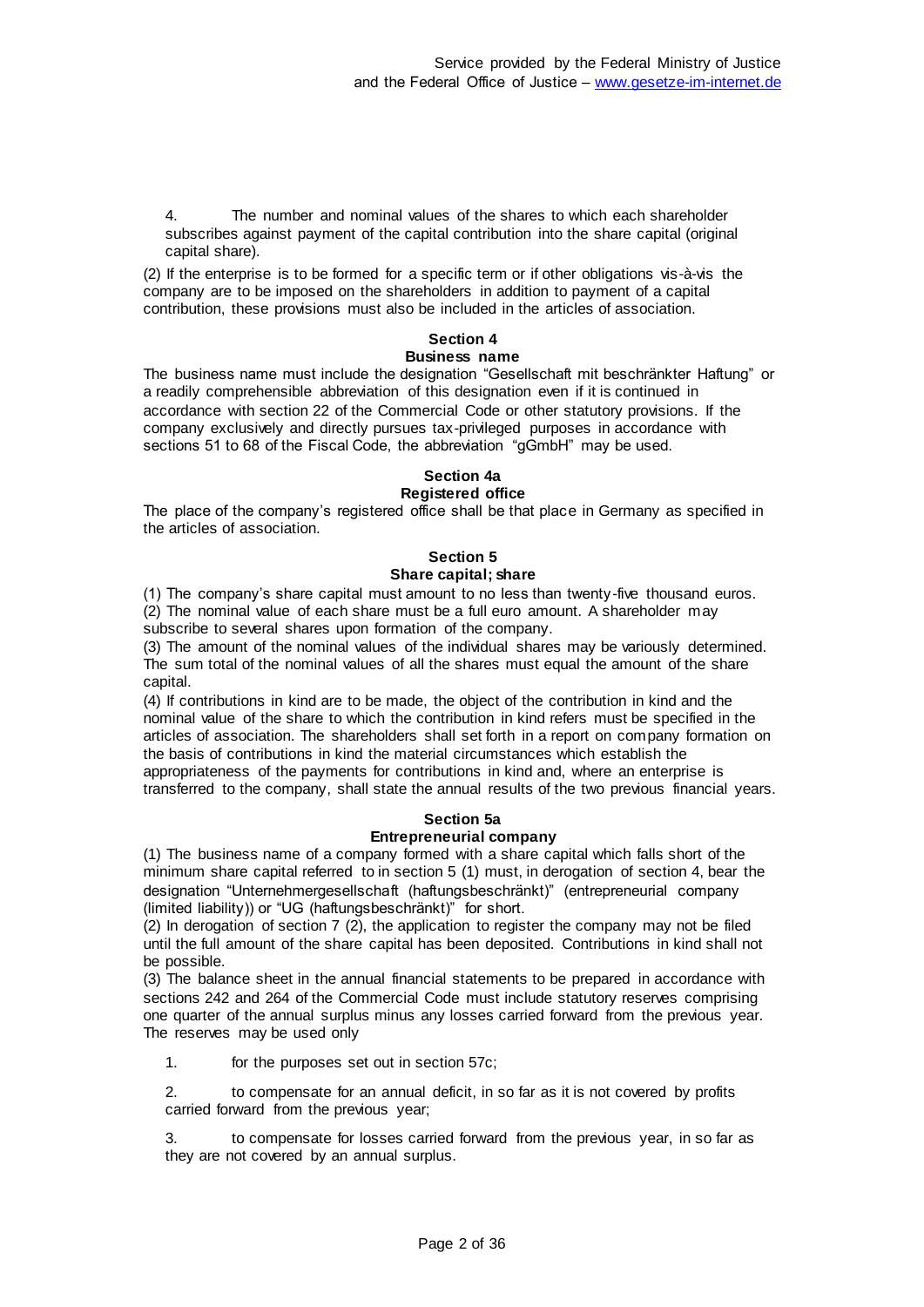(4) In derogation of section 49 (3), a meeting of shareholders must be convened without undue delay where there is a threat of illiquidity.

(5) If the company increases its share capital so that it then equals or exceeds the amount of the minimum share capital referred to in section 5 (1), then subsections (1) to (4) above shall no longer apply; the business name as referred to in subsection (1) may be retained.

#### **Section 6 Directors**

(1) The company must have one or more directors.

(2) Only a natural person of full legal capacity may be a director. Whoever

1. as a person under custodianship is fully or partially subject to a reservation of consent (section 1903 of the German Civil Code) in the management of his assets,

2. on the basis of a court judgment or an enforceable decision issued by an administrative authority is not permitted to exercise a profession, a branch of a profession, a trade or a branch of a trade, in so far as the purpose of the enterprise fully or partially corresponds to the subject of the prohibition,

3. has been convicted on account of one or more wilfully committed criminal offences

> a) of failing to file an application for the opening of insolvency proceedings (delay in filing for insolvency),

b) referred to in sections 283 to 283d of the Criminal Code (offences in the state of insolvency),

c) for making false statements in accordance with section 82 of this Act or section 399 of the Stock Corporation Act,

d) for false presentation as referred to in section 400 of the Stock Corporation Act, section 331 of the Commercial Code, section 313 of the Transformation Act or section 17 of the Disclosure Act or

e) to imprisonment for no less than one year in accordance with sections 263 to 264a or sections 265b to 266a of the Criminal Code,

may not be appointed as director; this debarment shall apply for a period of five years after the judgment becomes final, which period shall exclude the period in which the actor was detained in an institution upon an official order.

The second sentence, no. 3, shall apply mutatis mutandis in the event of a conviction abroad on account of an act comparable to those acts referred to in the second sentence, no. 3. (3) Shareholders or other persons may be appointed as directors. The appointment shall be made either in the articles of association or pursuant to the provisions of Part 3 of this Act. (4) If the articles of association provide that all the shareholders are to be entitled to form the management, then only those persons shall be deemed to be appointed as directors who are part of the company when this provision is laid down.

(5) Shareholders who intentionally or gross negligently leave a person who may not act as director to manage the company's business shall be held jointly and severally liable to the company for that damage which arises on account of the fact that this person violates the obligations which he is under vis-à-vis the company.

## **Section 7**

#### **Registration of company**

(1) An application to enter the company in the Commercial Register must be filed with that court in whose district the company has its registered office.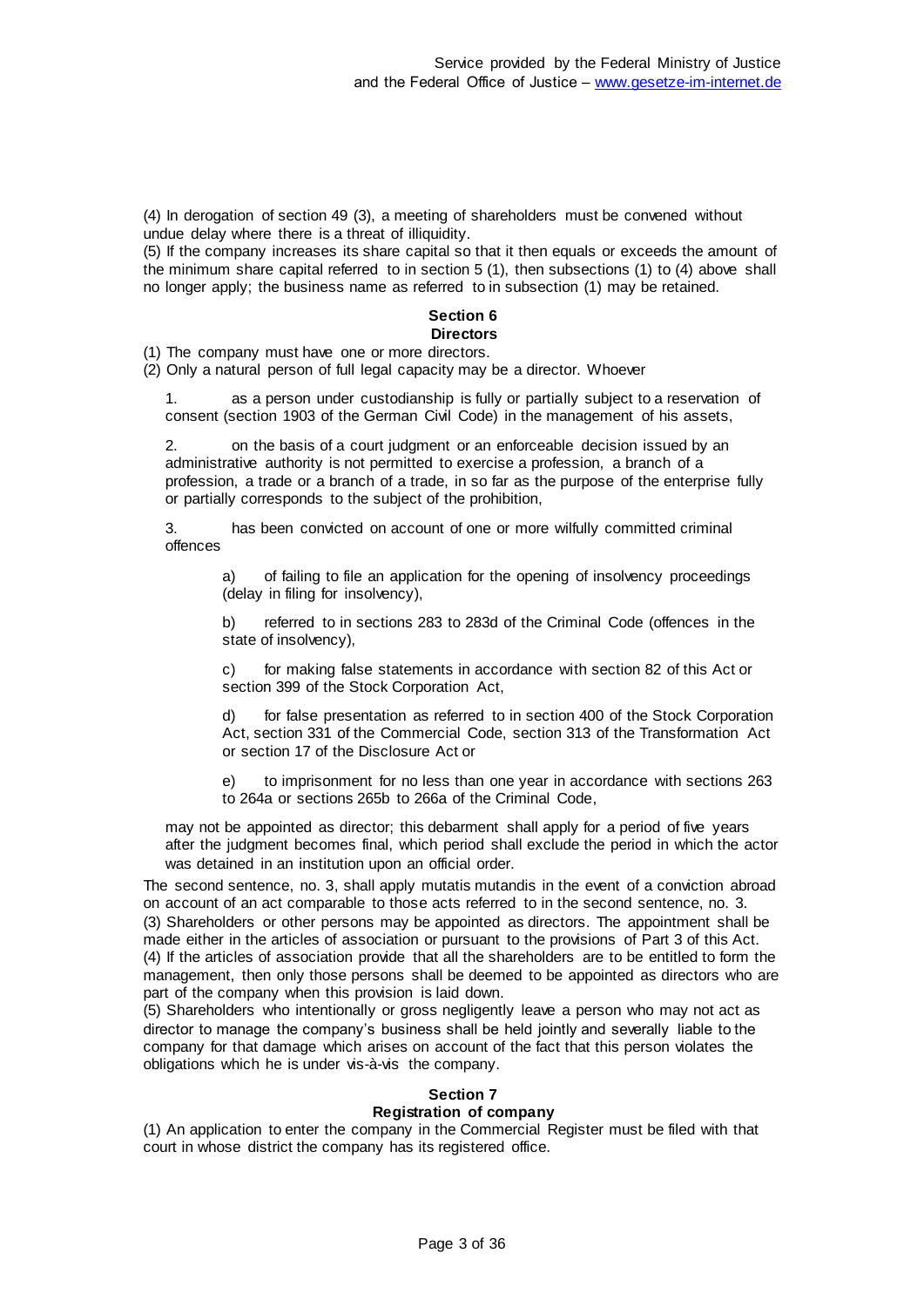(2) The application for registration may be made only after one quarter of the nominal value of each share has been deposited, unless contributions in kind have been agreed. In total, at least as much of the share capital must have been deposited so that the total amount of the contributions in cash paid in, plus the total nominal capital of the shares for which contributions in kind are to be paid, equals half of the minimum share capital pursuant to section 5 (1).

(3) The contributions in kind shall be effected to the company, before the application for entry in the Commercial Register is filed, in such a manner that they are finally at the free disposal of the directors.

## **Section 8 Content of application for registration**

(1) The following must be enclosed with the application for registration:

The articles of association and, in the case referred to in section 2 (2), the powers of attorney of those representatives who have signed the articles of association, or a certified copy of these documents,

2. The directors' legitimation, unless their appointment has been laid down in the articles of association,

3. A list of shareholders which meets the requirements laid down in section 40 and has been signed by those applying for registration,

In the case referred to in section 5 (4), the agreements on which the determinations are based or which were concluded in respect of their execution, and the report on company formation on the basis of contributions in kind,

5. If contributions in kind have been agreed, the documents certifying that the value of the contributions in kind equals the nominal value of the shares subscribed to thereby.

#### 6. (repealed)

(2) The application for registration must include the assurance that the payments against the shares referred to in section 7 (2) and (3) have been effected and that the object of the payments is finally at the free disposal of the directors. The court may require proof (for instance deposit slips) where there is considerable doubt as to the correctness of the assurance.

(3) The directors must give their assurance in the application for registration that there are no circumstances which preclude their appointment in accordance with section 6 (2), second sentence, nos 2 and 3, and the third sentence, and that they have been instructed about their unlimited duty to disclose information to the court. The instruction referred to in section 53 (2) of the Federal Central Criminal Register Act may be given in writing; it may also be given by a notary or a notary appointed abroad, by a representative of a comparable legal advisory profession or a consular official.

(4) The application for registration must also indicate the following:

1. A domestic business address,

2. The nature and extent of the directors' powers of representation.

(5) Section 12 (2) of the Commercial Code shall apply mutatis mutandis to the submission of documents in accordance with this Act.

#### **Section 9**

#### **Over-valuation of contributions in kind**

(1) If at the point in time at which the application for entry of the company in the Commercial Register is filed the value of a contribution in kind does not equal the nominal value of the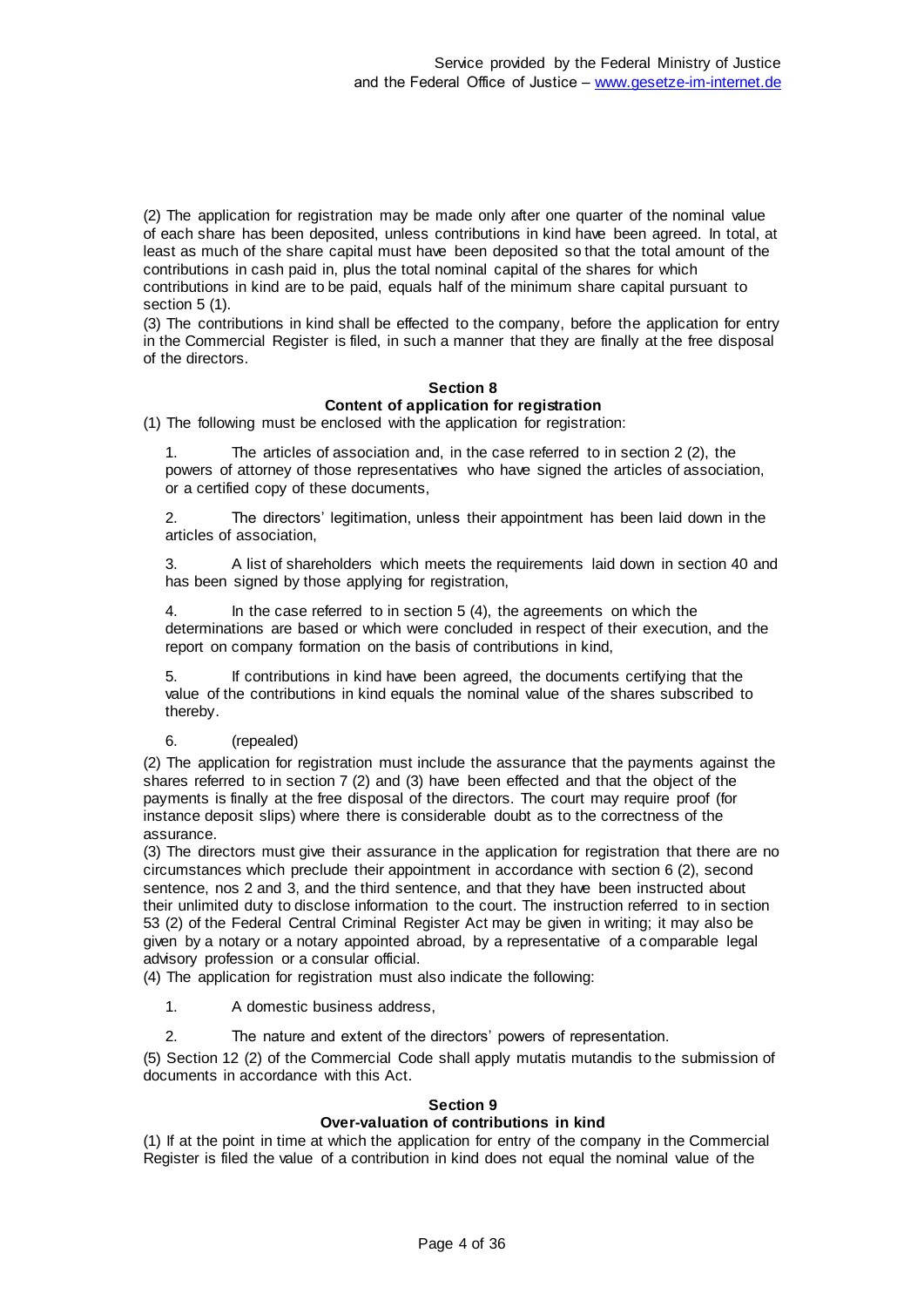share subscribed to thereby, the shareholder must pay a contribution in cash in the amount of the shortfall. Other claims shall remain unaffected.

(2) The company's claim under subsection (1), first sentence, shall become statute-barred ten years after the company is entered in the Commercial Register.

#### **Section 9a**

#### **Claims for compensation on part of company**

(1) Where false statements are made for the purpose of forming the company, the shareholders and directors of the company, as joint and several debtors, shall make the payments which have not been made, they shall compensate for remuneration which has not been included in the expenses for formation, and they shall pay compensation for any other damage arising.

(2) Where the company suffers damage due to an intentional or grossly negligent act by shareholders on account of capital contributions or expenses for formation, the shareholders shall all be liable to compensate that damage as joint and several debtors.

(3) A shareholder or director shall be exempt from these obligations if he was neither aware of the facts establishing the obligation to pay compensation nor needed to be aware thereof when applying the due care of a prudent businessman.

(4) In addition to the shareholders, those persons for whose account the shareholders have subscribed to shares shall also be responsible in the same manner. They may not rely on their own ignorance on account of such circumstances of which a shareholder acting for their account was aware or of which he needed to be aware when applying the due care of a prudent businessman.

#### **Section 9b**

#### **Waiver of claims for compensation**

(1) The company's waiver of claims for compensation under section 9a or the company's settlement in regard to such claims shall be ineffective in so far as the compensation is necessary to satisfy the company's creditors. This shall not apply where the person obligated to pay compensation is insolvent and reaches a settlement with his creditors to avert the insolvency proceedings or if the obligation to pay compensation has been regulated in an insolvency plan.

(2) The company's claims for compensation under section 9a shall become statute-barred after five years. The period of limitation begins to run when the company is entered in the Commercial Register or, if the act creating the obligation to pay compensation was committed at a later point in time, upon performance of that act.

#### **Section 9c**

## **Refusal to register company**

(1) If the company has not been properly formed and registered, the court shall refuse to make the entry in the Commercial Register. This shall also apply where contributions in kind have been over-valued to a not insignificant degree.

(2) The court may refuse to make the entry in accordance with subsection (1) only on account of a defective or void provision or in the absence of a provision in the articles of association in so far as that provision, its absence or its nullity

1. concerns facts or legal relations which must be specified in the articles of association in accordance with section 3 (1) or on account of other mandatory statutory provisions, or which must be entered in the Commercial Register or must be publicly noticed by the court,

2. violate provisions which exclusively or predominantly exist to protect the company's creditors or which are otherwise in the public interest, or

3. result in the articles of association becoming null and void.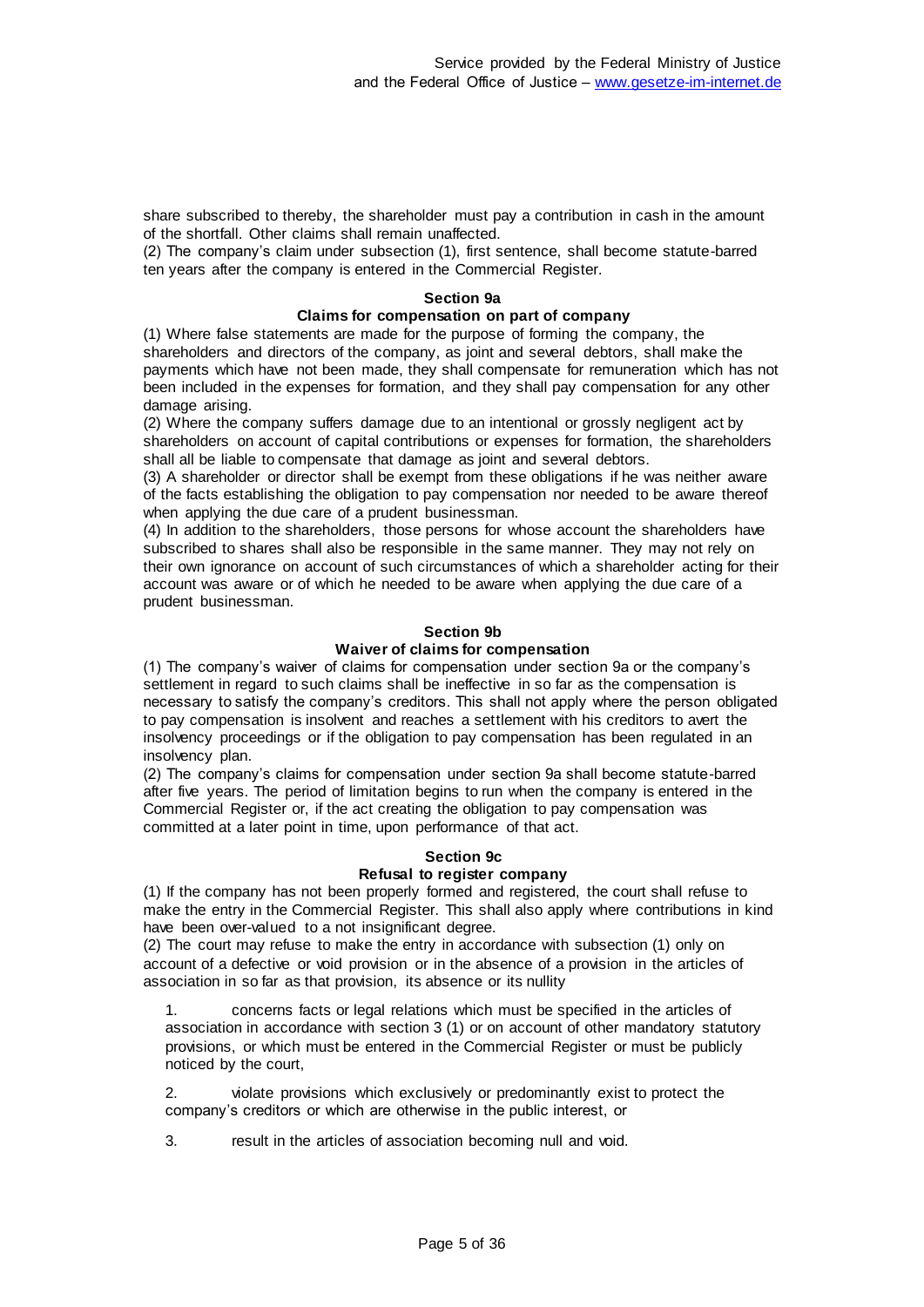#### **Section 10 Content of entry**

(1) The company's business name and the place of its registered office, a domestic business address, the purpose of the enterprise, the amount of the share capital, the date of the conclusion of the articles of association and the names of the directors must be stated when the entry is made in the Commercial Register. The nature of the directors' powers of representation must also be entered.

(2) If the articles of association contain provisions on the term of the company or on the authorised capital, these determinations must also be included in the entry. If a person authorised to take receipt of declarations of intent and deliveries to the company is registered for entry in the Commercial Register with a domestic address, this information must also be entered; this authorisation shall continue to apply vis-à-vis third parties until such time as it is deleted from the Commercial Register and the deletion has been made known, unless the lack of authorisation was known to the third party. (3) (repealed)

### **Section 11**

#### **Legal status prior to entry**

(1) A limited liability company shall not exist as such until the company has been entered in the Commercial Register at the place of its registered office.

(2) Where acts are performed in the company's name before the entry is made, the persons acting shall be personally as well as jointly and severally liable.

#### **Section 12**

#### **Company announcements**

Wherever the law or the articles of association provide that matters concerning the company must be announced, such announcement shall be effected by publication in the Federal Gazette (company's designated publication). The articles of association may designate further public gazettes or electronic information media as the company's designated publications.

#### **Part 2**

#### **Legal relations of company and shareholders**

#### **Section 13**

#### **Legal person; commercial company**

(1) A limited liability company as such has independent rights and obligations; it may acquire ownership of and other rights in real property, and may sue and be sued in court. (2) The company assets alone shall serve to discharge the company's obligations vis-à-vis its creditors.

(3) The company is deemed to be a commercial company within the meaning of the Commercial Code.

#### **Section 14**

#### **Obligation to pay capital contribution**

A capital contribution shall be paid for each share. The amount of the capital contribution to be paid is determined on the basis of the nominal value of the share as stipulated in the articles of association upon the formation of the company. In the event of a capital increase, the amount of the capital contribution to be paid is determined on the basis of the nominal value of the share as set out in the declaration of subscription.

#### **Section 15**

#### **Transfer of shares**

(1) Shares shall be alienable and inheritable.

(2) If a shareholder purchases further shares in addition to his original share, these shall remain legally independent.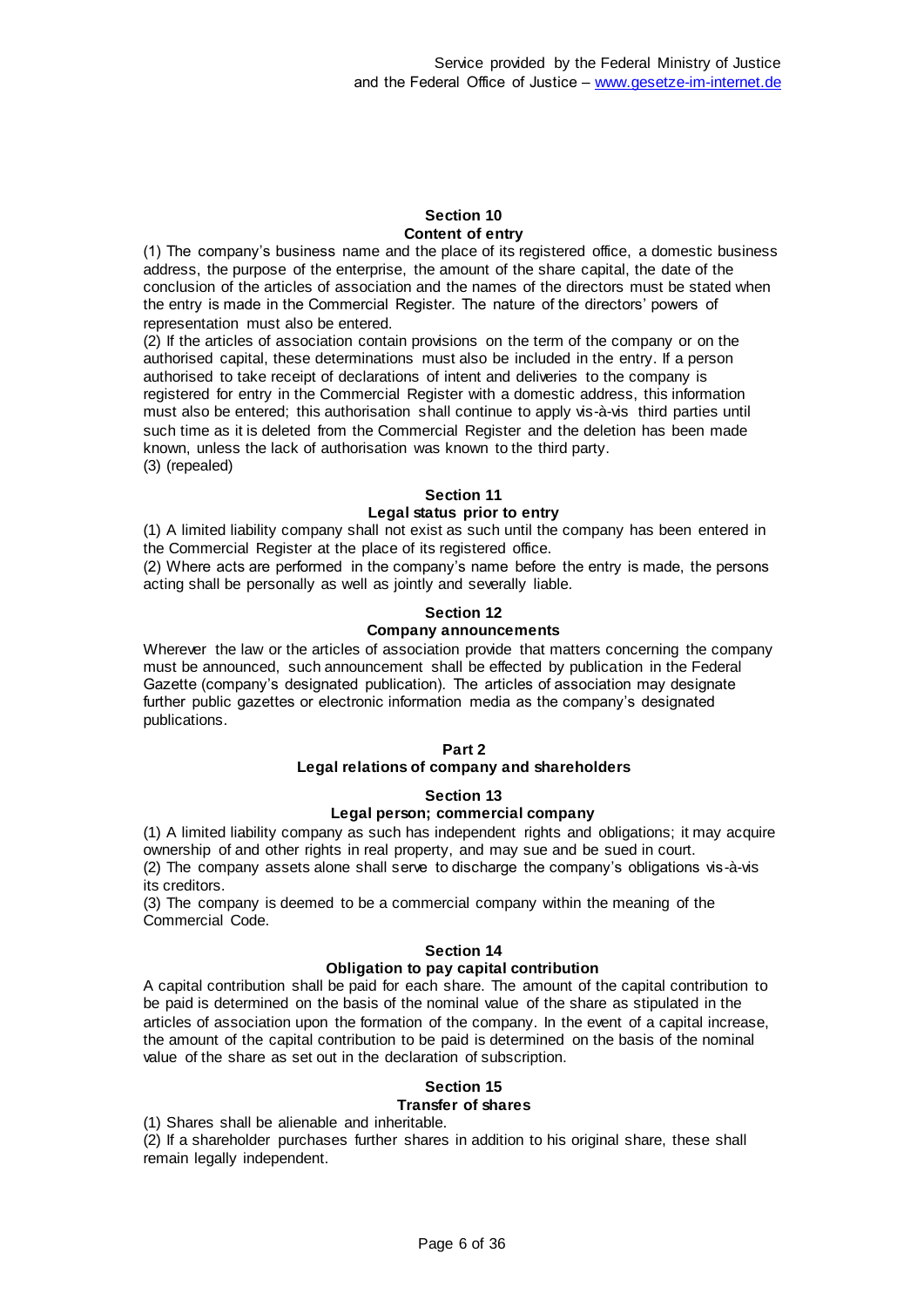(3) An agreement concluded in notarial form shall be required for the transfer of shares by shareholders.

(4) An agreement establishing the shareholder's obligation to transfer a share shall likewise require notarial form. However, an agreement concluded without such notarial form shall become valid once the transfer agreement is concluded pursuant to subsection (3). (5) The articles of association may stipulate that the transfer of shares be made dependent on further conditions, in particular the company's consent.

#### **Section 16**

#### **Legal status following change in shareholders or extent of participation; purchase from non-authorised persons**

(1) In the event of a change in the person of a shareholder or the extent of his participation, the owner, in relation to the company, of a share shall be deemed to be only whoever has been included as such in the list of shareholders entered in the Commercial Register (section 40). A legal act performed by the transferee in relation to the company shall be deemed effective from the beginning if the list is entered in the Commercial Register without undue delay after performance of the legal act.

(2) The transferee as well as the transferor shall be held liable in respect of obligations to pay capital contributions which are overdue at the point in time from which the transferee is deemed, in relation to the company, to be the owner of the share pursuant to subsection (1), first sentence.

(3) The transferee may effectively acquire a share or a right in a share from a non-authorised person by legal transaction if the transferor has been named as the owner of the share in the list of shareholders entered in the Commercial Register. This shall not apply if, at the time of the purchase, the list was incorrect in respect of the share for no more than three years and the incorrectness cannot be attributed to the person entitled. Further, a purchase in good faith cannot be made if the transferee is aware of the lack of authorisation or is unaware of the lack of authorisation as a consequence of gross negligence or if an objection to the list has been entered. The objection is entered on the basis of an interim order or on the basis of the approval of that person against whose authorisation the objection has been raised. A threat to the right of the person raising the objection need not be substantiated.

### **Section 17 (repealed)**

## **Section 18**

## **Joint ownership of share**

(1) If several joint owners are entitled to one undivided share, they may exercise the rights arising from that share only jointly.

(2) They shall be jointly and severally liable vis-à-vis the company for the payments to be effected against the share.

(3) Legal acts which the company must perform vis-à-vis the owner of the share shall, in so far as there is no joint representative for the joint owners, also be effective if they are only performed vis-à-vis one of the joint owners. This provision shall apply to several inheritors of a shareholder only in regard to legal acts performed after one month has elapsed since the devolution of the inheritance.

#### **Section 19 Payment of capital contributions**

(1) Payment of capital contributions in respect of the shares shall be made in proportion to the contributions in cash.

(2) The shareholders may not be exempt from the obligation to pay the capital contributions. A payment may be offset against the company's claim only in the form of a claim arising from the transfer of assets whose crediting against the obligation to pay capital contributions has been agreed in accordance with section 5 (4), first sentence. No right of retention may be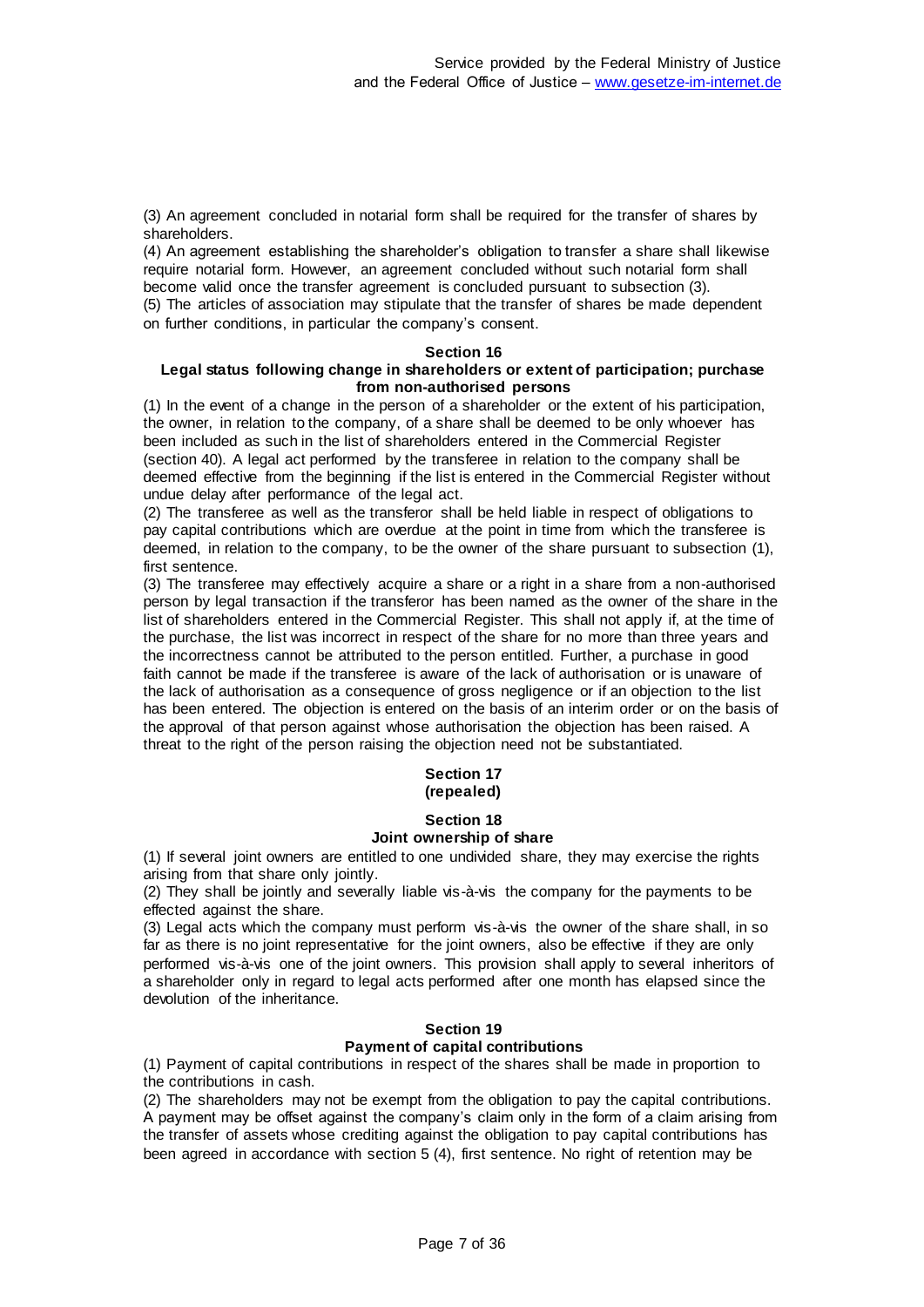asserted against the object of a contribution in kind on the basis of claims which do not refer to the object.

(3) The shareholders may be exempt from the obligation to pay capital contributions on the basis of a capital reduction at most in the amount of that contribution by which the share capital has been reduced.

(4) If, upon economic consideration and on the basis of an agreement reached in connection with the taking over of a contribution in cash, a contribution in cash made by a shareholder is to be regarded either fully or partly as a contribution in kind (hidden contribution in kind), this does not exempt the shareholder from the obligation to pay a capital contribution. However, the agreements concerning the contribution in kind and the legal acts performed to execute them shall not be ineffective. The value of the asset at the point in time at which the company files the application for entry in the Commercial Register or the point in time of its assignment to the company, if this is a later point in time, shall be credited against the shareholder's continuing obligation to pay a contribution in cash. The crediting shall not be effected before the company is entered in the Commercial Register. The burden of proof regarding the intrinsic value of the assets shall be on the shareholder.

(5) If a payment to the shareholder has been agreed prior to the capital contribution which corresponds, in economic terms, to a repayment of the capital contribution and this is not to be regarded as a hidden contribution in kind within the meaning of subsection (4), this exempts the shareholder from his obligation to pay a capital contribution only if the payment is covered by the full right of return which is due at any time or can fall due on account of termination without notice by the company. Reference to such payment or the agreement to make such payment shall be included in the application for registration made in accordance with section 8.

(6) The company's claim to payment of the contributions shall become statute-barred ten years after the claim arises. If insolvency proceedings are opened against the company's assets, the period of limitation shall not end until six months have elapsed since the insolvency proceedings were opened.

#### **Section 20 Default interest**

A shareholder who does not pay the amount called in on the original capital share as and when it is due shall be obligated to pay default interest by operation of law.

#### **Section 21 Forfeiture**

(1) In the event of delayed payment, the defaulting shareholder may be issued with a renewed request to make the payment within a specified grace period under penalty of his exclusion along with the share for which the payment is to be made. The request shall be made by registered letter. The grace period must be no less than one month.

(2) After fruitless expiry of this period the defaulting shareholder shall be declared to have forfeited his share and any partial payments made to the company. The declaration shall be made by registered letter.

(3) A shareholder who has been excluded shall remain liable for any loss the company incurs on account of the defaulted amount or the amounts of the original capital share called in against the share at a later point in time.

## **Section 22**

## **Liability of legal predecessors**

(1) The last and each previous legal predecessor of an excluded shareholder who is deemed to be the owner, in relation to the company, of the share shall also be held liable for any unfulfilled obligation to pay capital contributions on the part of an excluded shareholder. (2) An earlier legal predecessor shall be held liable only in so far as the payment cannot be redeemed from his legal successor; this is to be assumed to be the case until the opposite is proven if the latter has not made the payment by the end of one month after the request for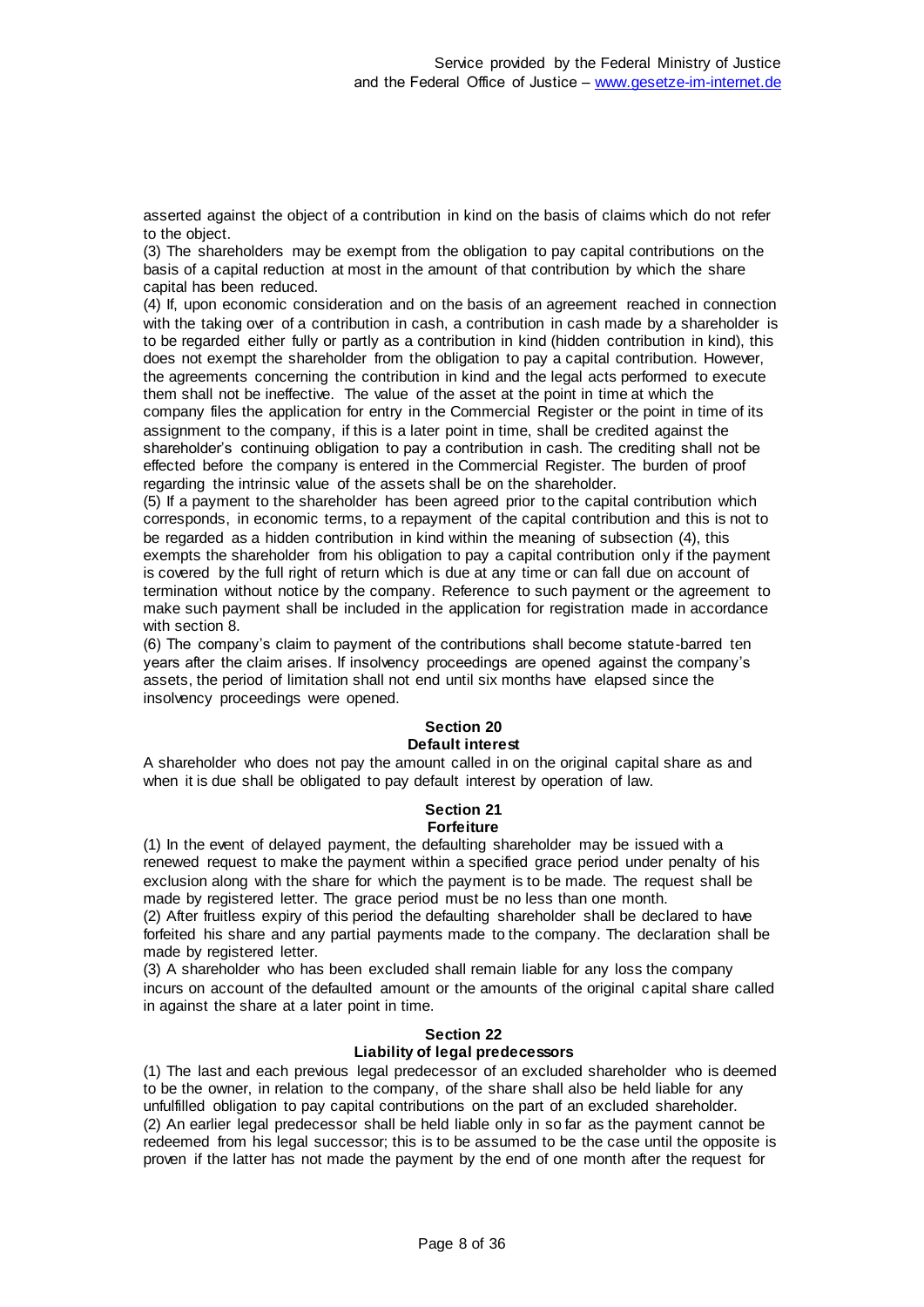payment having been sent to him and notification thereof having been sent to the legal predecessor.

(3) The legal predecessor's liability shall be limited to payments called in within a period of five years on the basis of the obligation to pay capital contributions. The period begins to run on that day from which the legal successor is to be regarded as the owner of the share in the company.

(4) The legal predecessor acquires the excluded shareholder's share against payment of the outstanding amount.

## **Section 23**

#### **Auction of share**

If payment of the outstanding amount cannot be collected from any legal predecessors, the company may have the share sold by way of public auction. Any other form of sale shall be permissible only with the consent of the excluded shareholder.

# **Section 24**

### **Raising shortfalls**

Where an original capital share can neither be collected from the person obligated to pay it nor covered by the sale of the share, the remaining shareholders must raise the shortfall in proportion to their shares. Amounts which cannot be collected from individual shareholders shall be distributed in the aforementioned proportion amongst the remaining shareholders.

## **Section 25**

## **Mandatory provisions**

The shareholders may not be exempt from the legal consequences set out in sections 21 to 24.

### **Section 26**

## **Obligation to pay additional contributions**

(1) The articles of association may determine that, in addition to the nominal values of the shares, the shareholders may take decisions to call in additional payments (additional contributions).

(2) Additional contributions shall be paid in proportion to the shares.

(3) The articles of association may restrict the obligation to pay an additional contribution to a certain amount to be determined in proportion to the shares.

#### **Section 27**

## **Unlimited obligation to pay additional contributions**

(1) If the obligation to pay an additional contribution is not limited to a specified amount, each shareholder, if he has paid the capital share in full, shall have the right to be exempt from payment of the additional contribution called in on the share by making the share available to the company within one month after the call to make the payment in order to satisfy the request to pay the additional contribution. Likewise, if the shareholders have neither availed themselves of the above-mentioned power nor made the payment within the aforementioned period, the company may declare by registered letter that it regards the share to be at the company's disposal.

(2) The company shall have the share sold at public auction within one month after the shareholder's or the company's declaration has been made. Any other form of sale shall be permissible only with the consent of the shareholder. The shareholder shall be entitled to any profits remaining after the costs of sale and the outstanding additional contribution have been covered.

(3) If the company cannot be satisfied by the sale, the share shall fall to the company. The company shall be authorised to sell the share for its own account.

(4) The articles of association may restrict the application of the foregoing provisions to cases where the additional payments called in on the share exceed a specific amount.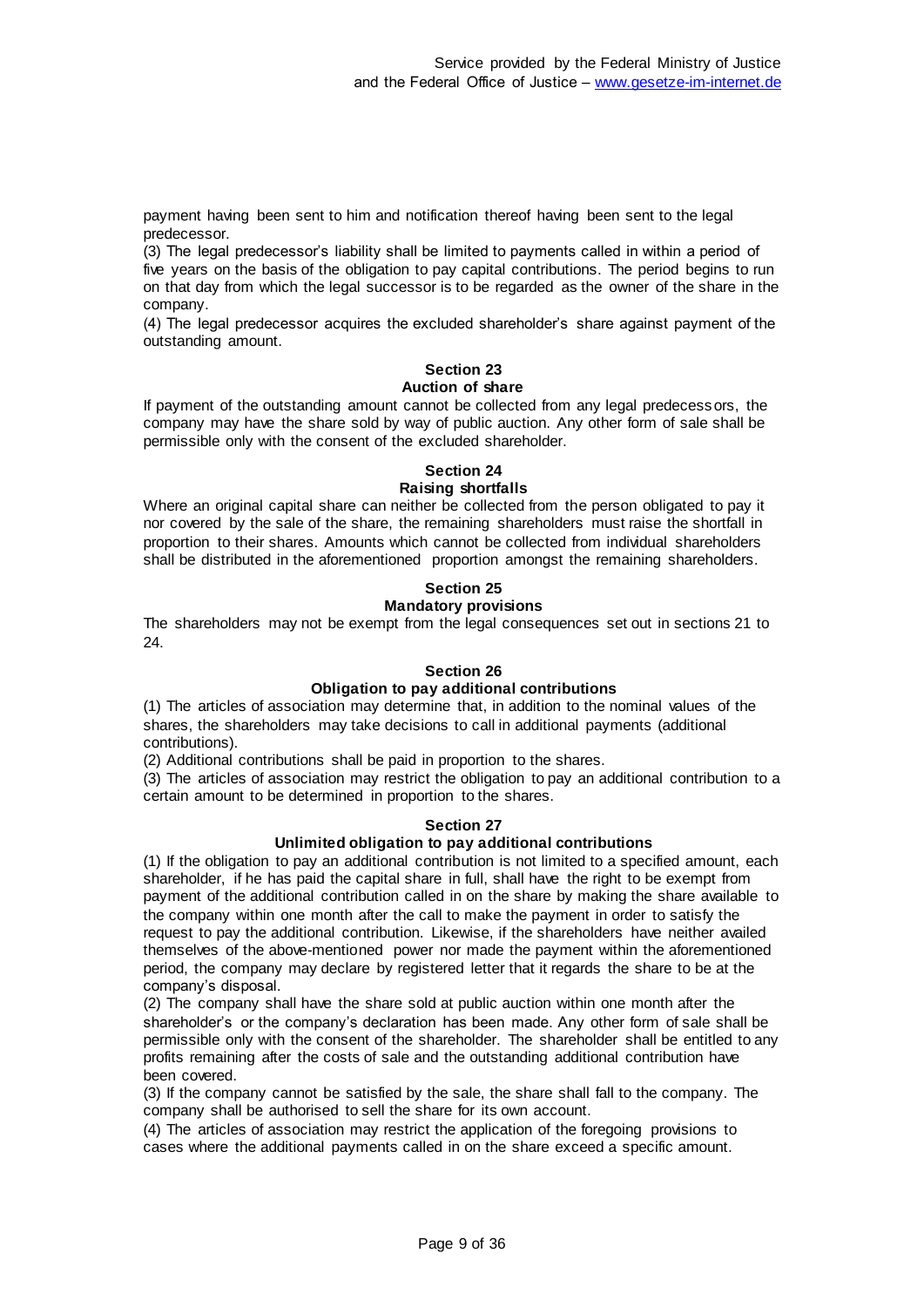#### **Section 28 Limited obligation to pay additional contributions**

(1) If the obligation to pay an additional contribution is limited to a specific amount and the articles of association do not provide otherwise, in the event of delayed payment of additional contributions the provisions set out in sections 21 to 23 in respect of the payment of capital shares shall apply mutatis mutandis. The same shall also apply in the case referred to in section 27 (4) in the case of an unlimited obligation to pay an additional contribution if the additional contributions do not exceed the amount set out in the articles of association.

(2) The articles of association may stipulate that a request for payment of additional contributions to which the provisions set out in sections 21 to 23 apply shall be permissible even before payment of the capital shares has been fully collected.

## **Section 29**

#### **Appropriation of earnings**

(1) The shareholders shall have a claim to the annual surplus plus any profit carried forward and minus any losses carried forward in so far as the resulting amount is not excluded from distribution amongst the shareholders by law or the articles of association, by decision in accordance with subsection (2) or as additional expenses on the basis of the decision concerning the appropriation of earnings. If the balance sheet is prepared taking account of the partial appropriation of the earnings or if reserves are released, the shareholders shall, in derogation of the first sentence, have a claim to the net earnings shown in the balance sheet.

(2) Unless the articles of association provide otherwise, the shareholders may allot the amounts to retained earnings or carry them forward as profit on the basis of a resolution to appropriate earnings.

(3) The profit shall be distributed in proportion to the shares. The articles of association may stipulate another criterion for distribution.

(4) Notwithstanding subsections (1) and (2) and deviating agreements regarding profit distribution in accordance with subsection (3), second sentence, the directors may, with the consent of the supervisory board or the shareholders, allocate to other retained earnings the capital share of those appreciations in value of fixed and current assets. The amount of these reserves must be entered separately in the balance sheet; it may also be stated in the annex.

## **Section 30**

#### **Capital maintenance**

(1) The assets which the company requires to maintain its share capital may not be paid out to the shareholders. The first sentence shall not apply to payments made upon the existence of a control or profit transfer agreement (section 291 of the Stock Corporation Act) or to payments which are covered by a full claim to counterperformance or restitution against the shareholder. The first sentence shall also not be applicable to the repayment of a shareholder loan and payments against claims arising from legal acts which correspond economically to a shareholder loan.

(2) If they are not needed to cover a loss in share capital, any paid in additional contributions may be repaid to the shareholders. The repayment may not be made before three months have elapsed since the decision to make the repayment was made known in accordance with section 12. In the case referred to in section 28 (2), repayment of additional contributions shall be inadmissible before the share capital has been deposited in full. Repaid additional contributions shall be deemed not to have been collected.

#### **Section 31**

### **Reimbursement of prohibited repayments**

(1) Payments which have been made in contravention of the provisions set out in section 30 must be reimbursed to the company.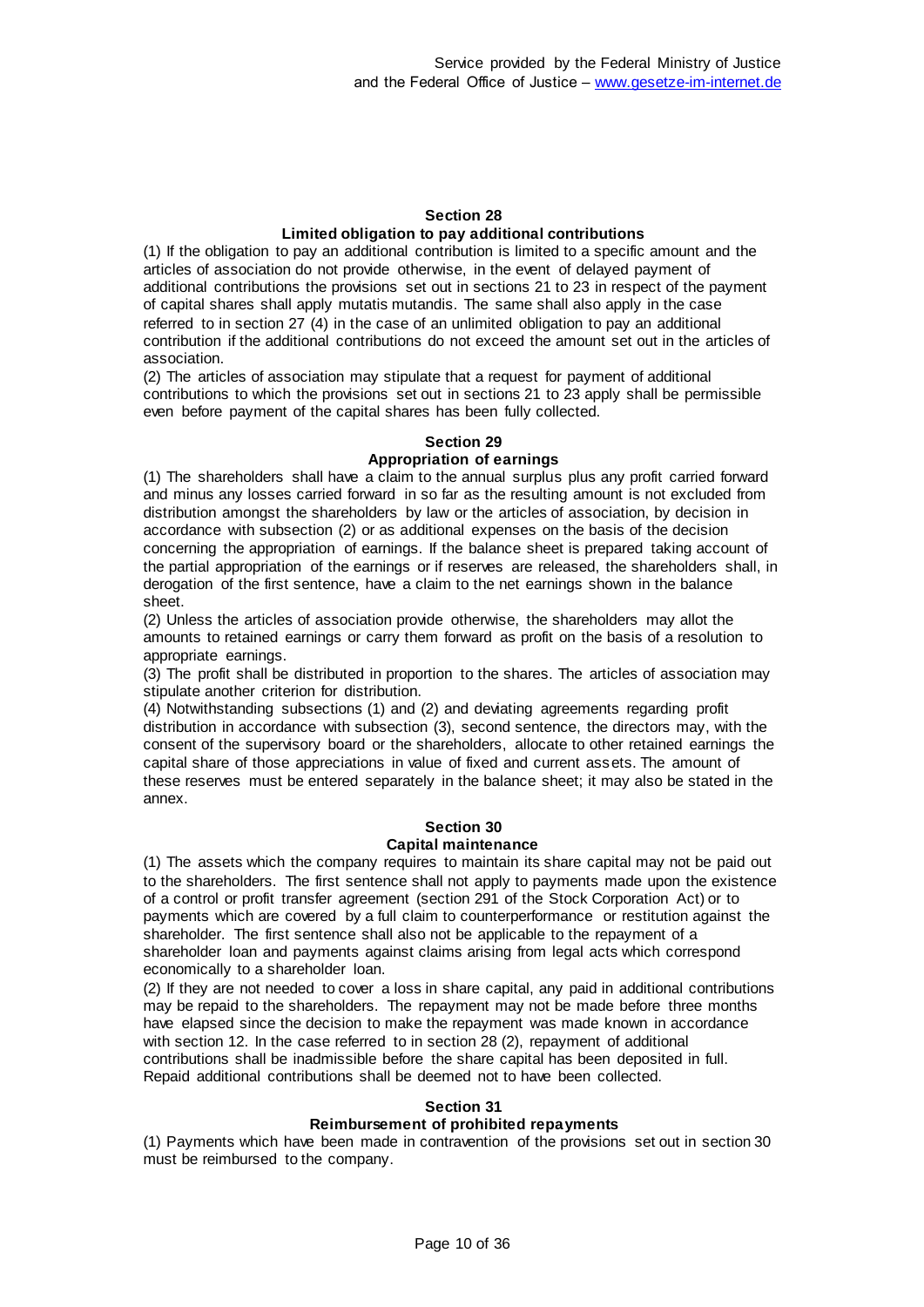(2) If the recipient was acting in good faith, reimbursement may only be requested in so far as it is necessary to satisfy the company's creditors.

(3) If the reimbursement cannot be collected from the recipient, the remaining shareholders shall be liable, in proportion to their shares, for the amount to be reimbursed, in so far as it is necessary to satisfy the company's creditors. Amounts which cannot be collected from individual shareholders shall be distributed across the remaining shareholders in the same proportion referred to in the above.

(4) Those obligated to make payments on the basis of the above provisions may not be released from these obligations.

(5) The company's claims in the cases referred to in subsection (1) shall become statutebarred after ten years and in the cases referred to in subsection (3) after five years. The period of limitation begins to run at the end of that day on which the payment whose reimbursement is being claimed is made. Section 19 (6), second sentence, shall apply mutatis mutandis in the cases referred to in subsection (1).

(6) As regards the reimbursement of a payment made in the cases referred to in subsection (3), the directors who are at fault for the payment made shall be jointly and severally liable to pay compensation to the shareholders. The provisions set out in section 43 (1) and (4) shall apply mutatis mutandis.

## **Section 32 Repayment of profit**

If the condition set out in section 31 (1) is not met, the shareholders shall on no account be obligated to repay amounts which they obtained as profit shares in good faith.

#### **Section 32a (repealed)**

#### **Section 32b (repealed)**

## **Section 33 Purchase of own shares**

(1) The company may not purchase or take in pledge own shares for which the capital contributions have not yet been paid in full.

(2) The company may purchase own shares for which capital contributions have been paid in full only if at the time of the purchase it could form reserves in the amount of the expenditures for the purchase without reducing the share capital or reserves to be formed in accordance with the articles of association and which may not be used to make payments to the shareholders. The company may take such shares in pledge only if the total amount of the claims secured on account of taking own shares in pledge or, if the value of the shares taken in pledge is lower, this amount is not greater than the assets available over and above the share capital. An infringement of the first and second sentences shall not make the acquisition of or taking of the shares in pledge ineffective; however, the legal obligation in respect of a prohibited acquisition or prohibited acceptance of own shares in pledge shall be null and void.

(3) The purchase of own shares shall further be admissible to compensate shareholders in accordance with section 29 (1), section 122i (1), second sentence, section 125, first sentence, in conjunction with section 29 (1) and section 207 (1) of the Transformation Act if the purchase is made within six months after the effective date of the transformation or after the court decision becomes final and at the point in time of the purchase the company was able to form reserves in the amount of the expenditure for the purchase without reducing the share capital or reserves to be formed in accordance with the articles of association and which may not be used to make payments to the shareholders.

### **Section 34 Collection of shares**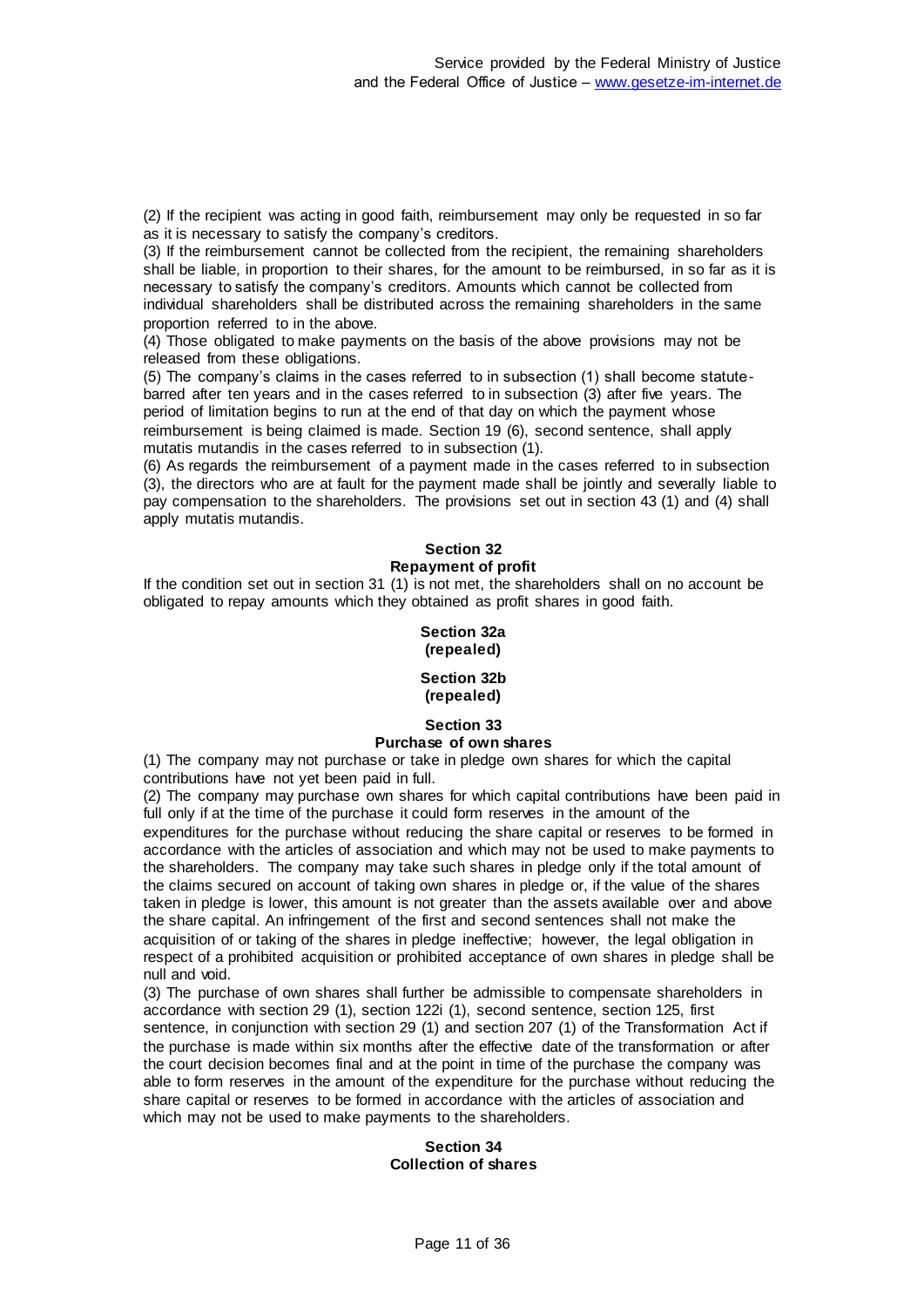(1) Shares may be collected by the company only in so far as this is permissible in accordance with the articles of association.

(2) Collection shall be made without the consent of the person entitled to the share only if the preconditions therefor were determined in the articles of association before the point in time at which the person entitled purchased the share.

(3) The provisions set out in section 30 (1) shall remain unaffected.

## **Part 3 Representation and management**

#### **Section 35**

#### **Representation of company**

(1) The company shall be represented in and out of court by the directors. If a company has no director, the company shall be represented by the shareholders whenever declarations of intent are made or documents are served on it.

(2) If several directors have been appointed, they shall only all be jointly entitled to represent the company, unless otherwise provided in the articles of association. Where a declaration of intent is to be made to the company, it shall be sufficient for it to be made to one representative of the company in accordance with subsection (1). Declarations of intent may

be made to and documents addressed to the company may be served on the representatives of the company referred to in subsection (1) under the address entered in the Commercial Register. Notwithstanding that, the declarations may also be made to and documents may also be served under the registered address to persons authorised in accordance with section 10 (2), second sentence.

(3) If all the company's shares are held by one shareholder or besides by the company and if that shareholder is at the same time the sole director, section 181 of the German Civil Code shall apply to his legal transactions with the company. Legal transactions between him and the company he represents shall, even if he is not the sole director, be documented without undue delay following their performance.

### **Section 35a Required particulars in business letters**

(1) All business letters, regardless of their form, which are addressed to a specific recipient must indicate the company's legal form and registered office, the court of registration at the place of the company's registered office and the number under which the company has been entered in the Commercial Register, the directors and, if the company has established a supervisory board and the supervisory board has a chairperson, the chairperson of the supervisory board together with his family name and at least one given name written out in full. Where information is supplied regarding the company's capital, the share capital as well as, if all the capital contributions to be made in cash have not yet been made, the overall amount of the outstanding capital contributions must in any case be stated.

(2) The particulars referred to in subsection (1), first sentence, shall not be necessary in notifications or reports issued in connection with an existing business relationship and for which forms are generally used in which only the required particular needs to be entered in an individual case.

(3) Order forms shall be deemed to be business letters within the meaning of subsection (1). Subsection (2) shall not apply to them.

(4) All business letters and order forms used by a branch office of a limited liability company with a registered office abroad must include the register in which the branch office is recorded and the number of the register entry; in all other respects, the provisions set out in subsections (1) to (3) shall apply to particulars regarding the main office and the branch office in so far as foreign legislation does not require any deviations therefrom. If the foreign company is in liquidation, this fact and all the liquidators shall also be indicated.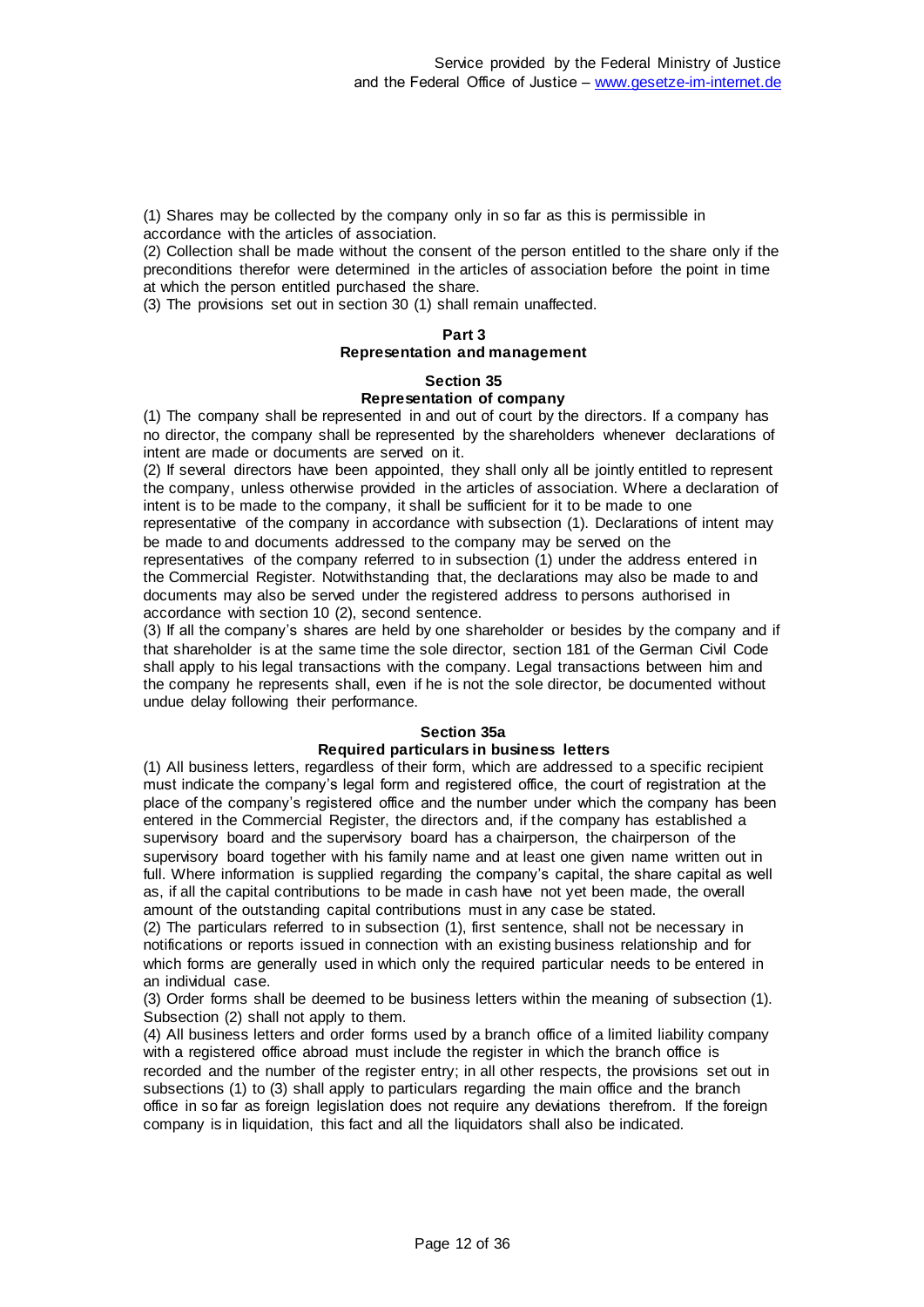#### **Section 36**

#### **Targets and deadlines in respect of equal participation of women and men**

The directors of a company which is subject to co-determination shall set targets regarding the proportion of women in the two management levels below the directors. If the proportion of women is below 30 per cent when the targets are set, then the targets may no longer fall below the previously achieved proportion of women. At the same time, deadlines are to be set by which these targets are to be achieved. The deadlines may not exceed five years in each case.

#### **Section 37**

#### **Restrictions on power of representation**

(1) The directors shall be obligated vis-à-vis the company to observe those restrictions which have been set out in the articles of association as regards the extent of their power to represent the company or, unless otherwise provided therein, by resolutions passed by the shareholders.

(2) A restriction of the directors' power to represent the company shall have no legal effect in respect of third persons. This shall in particular apply to those cases in which the representation is restricted to certain business or types of business only or only under certain circumstances or for a certain period of time or in specific places, or where the consent of the shareholders or a company organ is required for the conduct of specific business.

#### **Section 38 Revocation of appointment**

(1) The directors' appointment may be revoked at any time without prejudice to claims for compensation resulting from existing agreements.

(2) The articles of association may restrict the permissibility of the revocation to cases in which there are important grounds therefor. Serious breach of duty or the incapacity for proper management shall be deemed to be such grounds.

#### **Section 39 Registration of directors**

#### (1) An application for entry in the Commercial Register shall be made for each change in the person of one of the directors and the termination of a director's power of representation. (2) The application for entry shall include the original copies or publicly authorised copies of the documents concerning the appointment of the directors or concerning the termination of their powers of representation.

(3) The new directors shall give their assurance in the application for registration that there are no circumstances which pose an obstacle to their appointment in accordance with section 6 (2), second sentence, nos 2 and 3, and the third sentence, and that they have been instructed about their unlimited duty to disclose information to the court. Section 8 (3), second sentence, shall apply.

(4) (repealed)

#### **Section 40**

#### **List of shareholders, authorisation to issue statutory instruments**

(1) Once each change in the person of a shareholder or the extent of his participation becomes effective the directors shall without undue delay submit to the Commercial Register a list of shareholders signed by the directors which indicates the family name, given name, date of birth and place of residence of those shareholders as well as the nominal values and the consecutive numbers of each of the shares to which the shareholders have subscribed and which also indicates the relevant percentage interest in the share capital conferred by the nominal value of each respective share. If a shareholder is himself a company, then in the case of registered companies the list shall include the business name, registered office, the relevant register and number of the entry in the register, in the case of non-registered companies their shareholders including family name, given name, date of birth and place of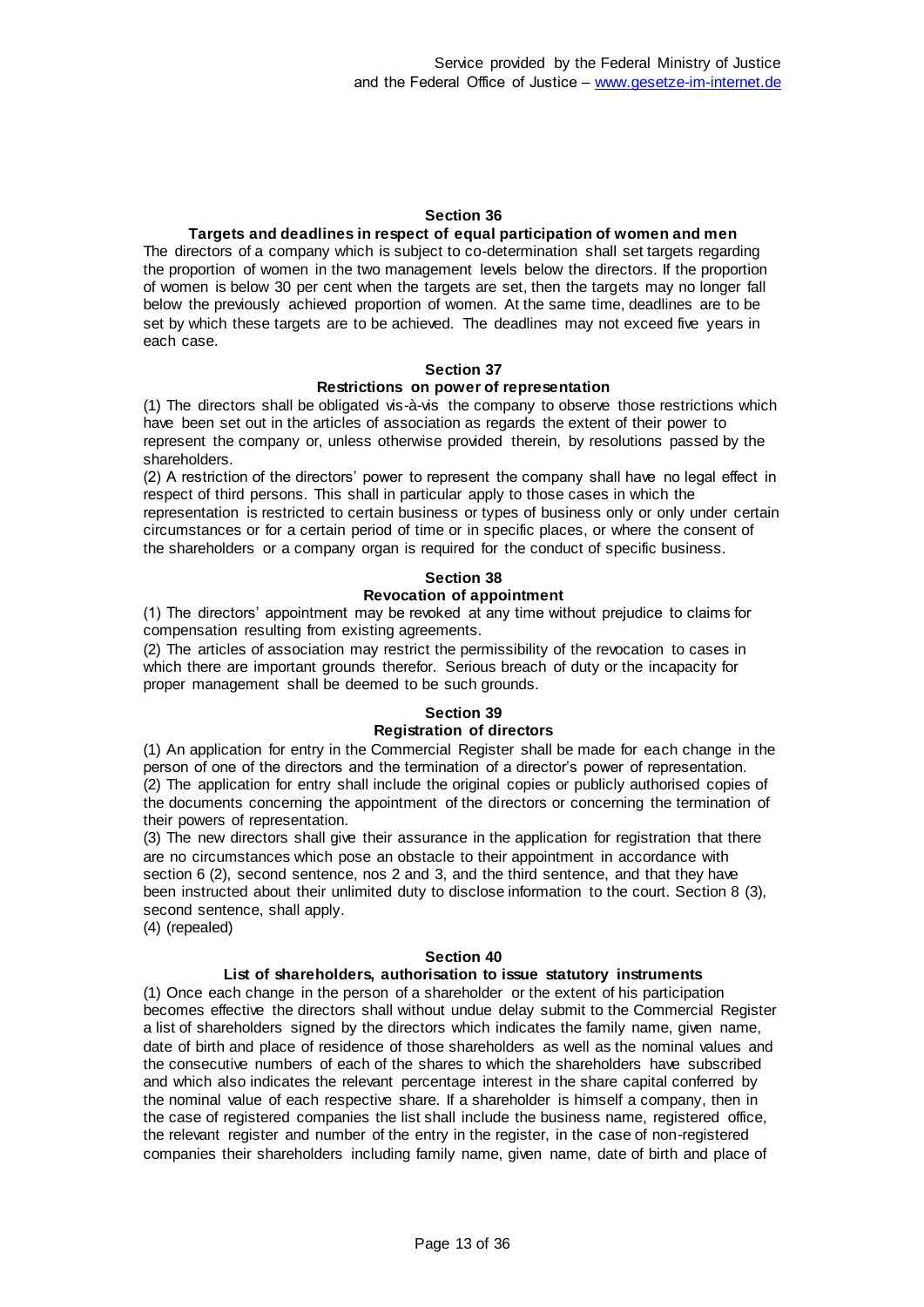residence under a summarising designation. Where a shareholder holds more than one share, the list of shareholders shall separately indicate his total interest in the share capital as a percentage. The directors shall effect changes to the list by notification and furnishing proof.

(2) Where a notary has been involved in making the changes referred to in subsection (1), first sentence, he shall, without undue delay upon the changes becoming effective and without regard to any later grounds for them becoming ineffective, sign the list instead of the directors, shall submit the list to the Commercial Register and send a copy of the amended list to the company. The list must be furnished with notarial certification that the amended entries correspond to the changes in which he was involved and that the remaining entries correspond to the content of the last list which was included in the Commercial Register. (3) Directors who infringe a duty incumbent upon them in accordance with subsection (1) shall be held jointly and severally liable for the resulting damage vis-à-vis those directors whose participation has changed and the company's creditors.

(4) The Federal Ministry of Justice and Consumer Protection shall be authorised, by statutory instrument requiring the consent of the Bundesrat, to make provisions concerning the content and form of the list of shareholders.

(5) The Land (federal state) governments shall be authorised to determine, by statutory instrument, that certain information contained in the list of shareholders must be submitted to the Commercial Register in a structured, machine-readable form, unless the Federal Ministry of Justice and Consumer Protection issues corresponding provisions pursuant to section 387 (2) of the Act on Proceedings in Family Matters and in Matters of Non-Contentious Jurisdiction. The Land governments may transfer this authorisation by statutory instrument to the Land departments of justice.

#### **Section 41 Book-keeping**

## The directors are obligated to ensure proper book-keeping for the company.

#### **Section 42 Balance sheet**

(1) The balance sheet in the annual financial statements to be prepared in accordance with sections 242 and 264 of the Commercial Code shall indicate the share capital as subscribed capital.

(2) The company's right to collect additional contributions from the shareholders shall be included in the asset side of the balance sheet to the extent that the collection has already been completed and the shareholders have no right to exemption from payment of additional contributions by making reference to the share. The additional payment to be collected shall be entered separately on the asset side under receivables and shall be designated "additional contributions called in" if payment is anticipated. An amount corresponding to the asset side shall be entered separately on the liabilities side and designated "capital reserves".

(3) Loans, receivables and payables vis-à-vis the shareholders shall generally be entered separately in each case or stated in the annex; if they are shown under other entries, a note shall be made thereof.

#### **Section 42a**

#### **Presentation of annual financial statements and management report**

(1) The directors shall present the annual financial statements and the management report to the shareholders without undue delay after their preparation so that the annual financial statements may be approved. If the annual financial statements are to be audited by an auditor, the directors must present them together with the management report and the auditor's audit report without undue delay after receipt of the audit report. If the company has a supervisory board, its report on the result of its audit shall likewise be presented without undue delay.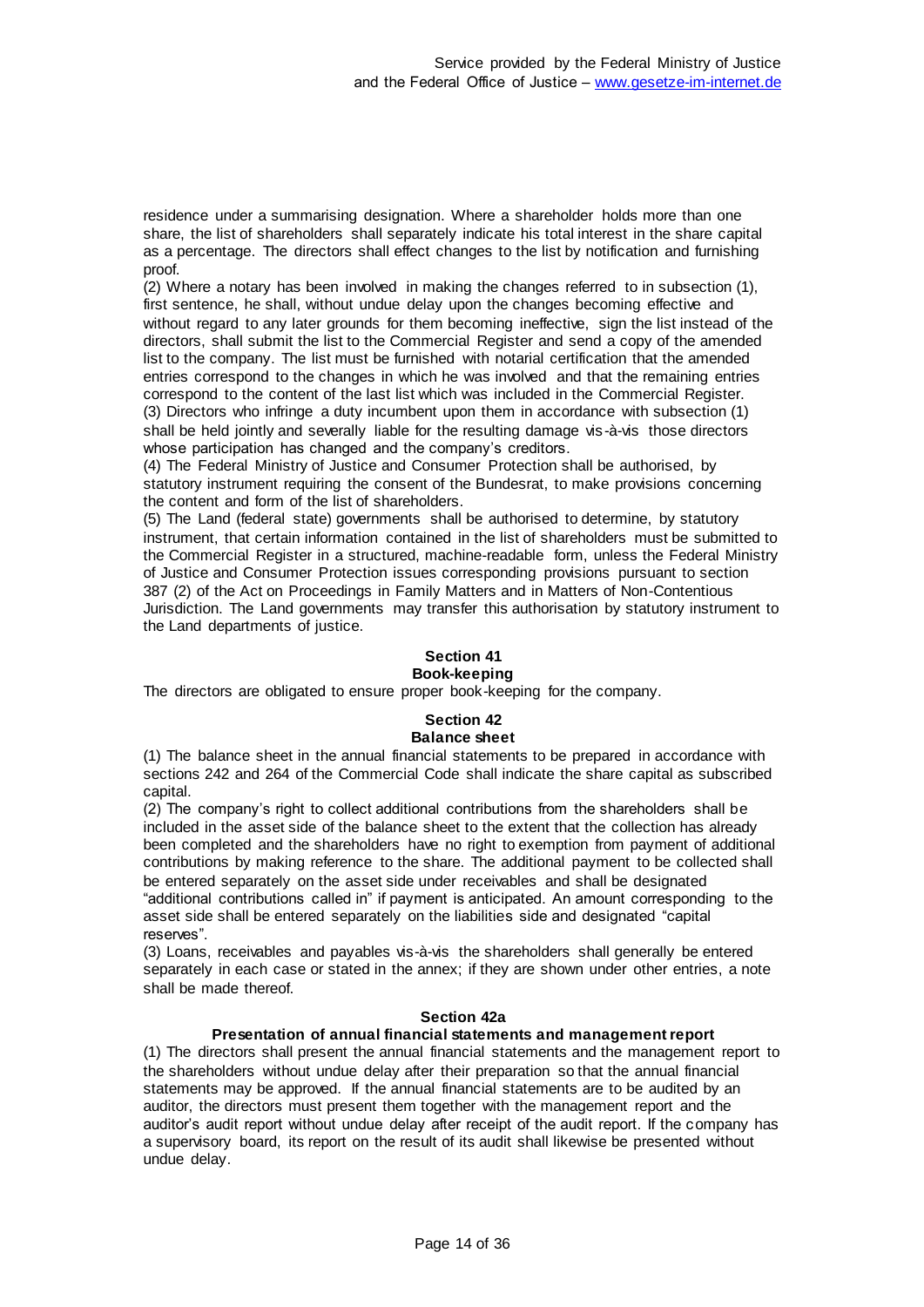(2) The shareholders shall take a decision concerning the approval of the annual financial statements and the appropriation of earnings at the latest within the first eight months or, if their company is classed as a small company (section 267 (1) of the Commercial Code), within the first eleven months of the financial year. The articles of association may not extend the time limit. The provisions applicable to the preparation of the annual financial statements shall apply to their approval.

(3) Where an auditor has audited the annual financial statements, he must, upon the request of one of the shareholders, take part in the negotiations on the approval of the annual financial statements.

(4) If the company is obligated to prepare consolidated financial statements and a consolidated management report, subsections (1) to (3) shall apply mutatis mutandis. The same shall apply regarding separate financial statements in accordance with section 325 (2a) of the Commercial Code if the shareholders have taken a decision to disclose separate financial statements.

#### **Section 43 Directors' liability**

(1) The directors shall conduct the company's affairs with the due care of a prudent businessman.

(2) Directors who breach the duties incumbent upon them shall be jointly and severally liable to the company for any damage arising.

(3) In particular, they shall be obligated to compensate where payments have been made in contravention of section 30 from those company assets which are required to maintain the share capital or the company's own shares have been purchased in contravention of the provisions set out in section 33. The provisions set out in section 9b (1) shall apply mutatis mutandis to a claim for compensation. Where compensation must be paid to satisfy the company's creditors, the directors' obligation shall not be abrogated on account of the fact that they acted in compliance with a resolution passed by the shareholders.

(4) The claims based on the aforementioned provisions shall become statute-barred after five years.

## **Section 43a**

#### **Granting of credit from company assets**

The directors, other legal representatives, persons vested with the general commercial power of representation or persons vested with the commercial power of attorney for the entire business establishment may not be granted a credit from the company assets which are required to maintain the level of share capital. A credit granted in breach of the first sentence must be repaid immediately and without regard to any agreements to the contrary.

## **Section 44**

#### **Deputies to directors**

The provisions applicable to the directors shall also apply to their deputies.

## **Section 45**

#### **Rights of shareholders**

(1) The rights which shareholders are accorded in the company's affairs, in particular in regard to the management of its business and in the performance thereof, shall be determined in accordance with the articles of association, unless otherwise provided by statutory provision.

(2) For want of any specific provisions in the articles of association, the provisions set out in sections 46 to 51 shall apply.

### **Section 46 Duties of shareholders**

The following shall be subject to the shareholders' disposition: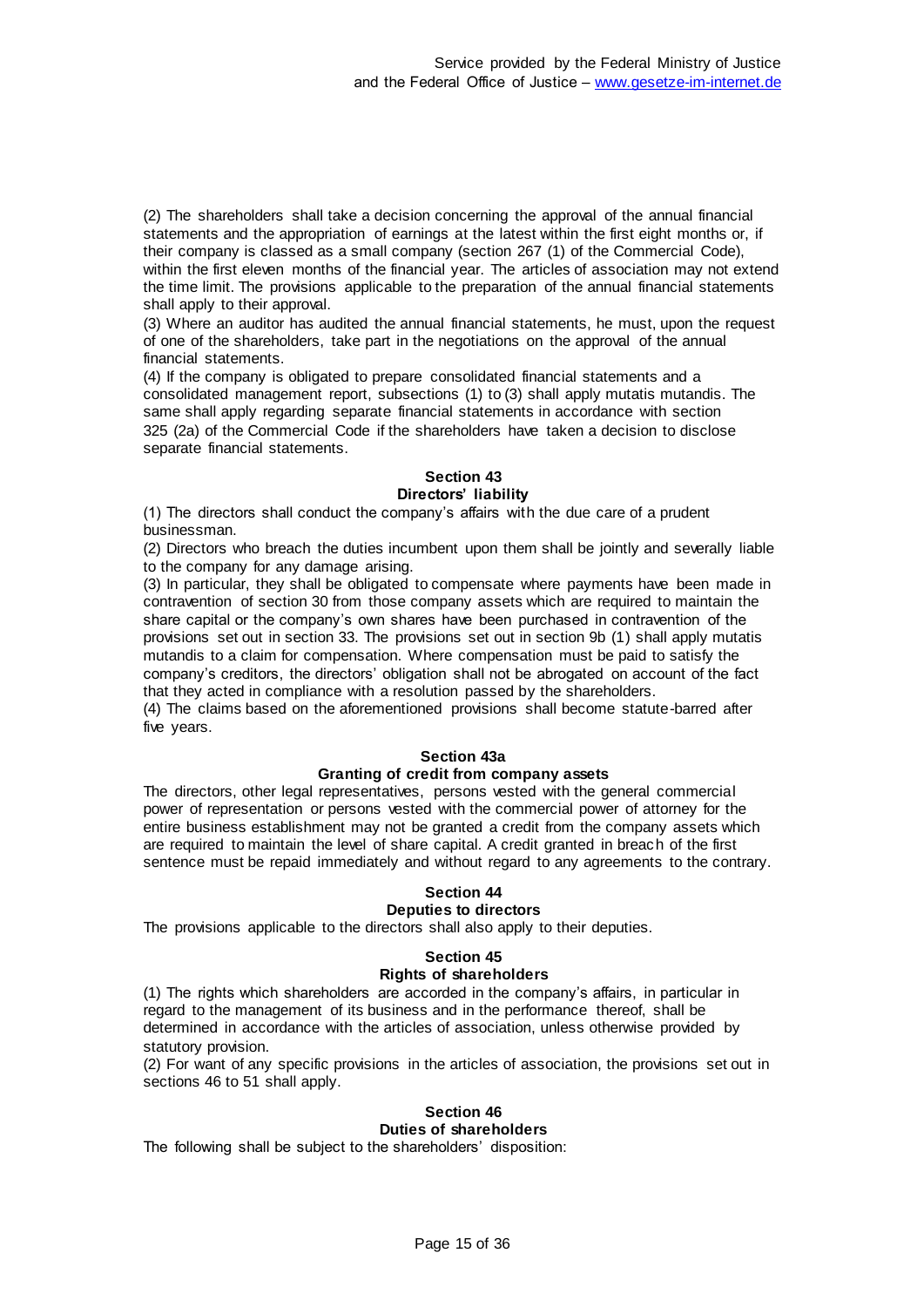1. The approval of the annual financial statements and the appropriation of earnings;

1a. Decisions concerning the disclosure of separate financial statements in accordance with international accounting standards (section 325 (2a) of the Commercial Code) and concerning the approval of the financial statements prepared by the directors;

1b. The approval of consolidated financial statements prepared by the directors;

2. The calling in of capital contributions;

3. The repayment of additional contributions;

4. The division of, grouping and collection of shares;

5. The appointment and dismissal of the directors, as well as their discharge;

6. The regulation of audits and oversight of the management;

7. The appointment of those vested with the general commercial power of representation and those vested with the commercial power of attorney for the entire business establishment;

8. The assertion of claims for compensation to which the company is entitled from the formation or the management is entitled vis-à-vis directors or shareholders, as well as the representation of the company in proceedings being conducted against the directors.

## **Section 47**

#### **Voting**

(1) The determinations in respect of the company's affairs which are subject to the shareholders' disposition shall be made by the passing of a resolution with a majority of the votes cast.

(2) Each euro of a share grants one vote.

(3) Powers of attorney shall require text form in order to be valid.

(4) A shareholder who is to be discharged or exempt from an obligation by resolution shall have no voting right in this connection nor may he exercise that voting right for another. The same shall apply to a resolution concerning the performance of a legal transaction or the initiation or termination of a lawsuit against a shareholder.

#### **Section 48 Meeting of shareholders**

(1) Shareholder resolutions shall be passed in a meeting.

(2) A meeting need not be held if the shareholders all declare their consent to the disposition in question in text form or by submitting their votes in writing.

(3) If all the company's shares are held by one shareholder or in addition by the company, he shall document this in writing and sign the document without undue delay after the resolution is passed.

## **Section 49**

## **Convocation of meeting**

(1) The meeting of shareholders shall be convened by the directors.

(2) Apart from any cases expressly laid down, a meeting shall be convened where it appears necessary in the company's interest.

(3) A meeting must in particular be convened without undue delay if it is clear from the annual financial statements or the balance sheet prepared in the course of the financial year that half of the share capital has been lost.

#### **Section 50 Minority rights**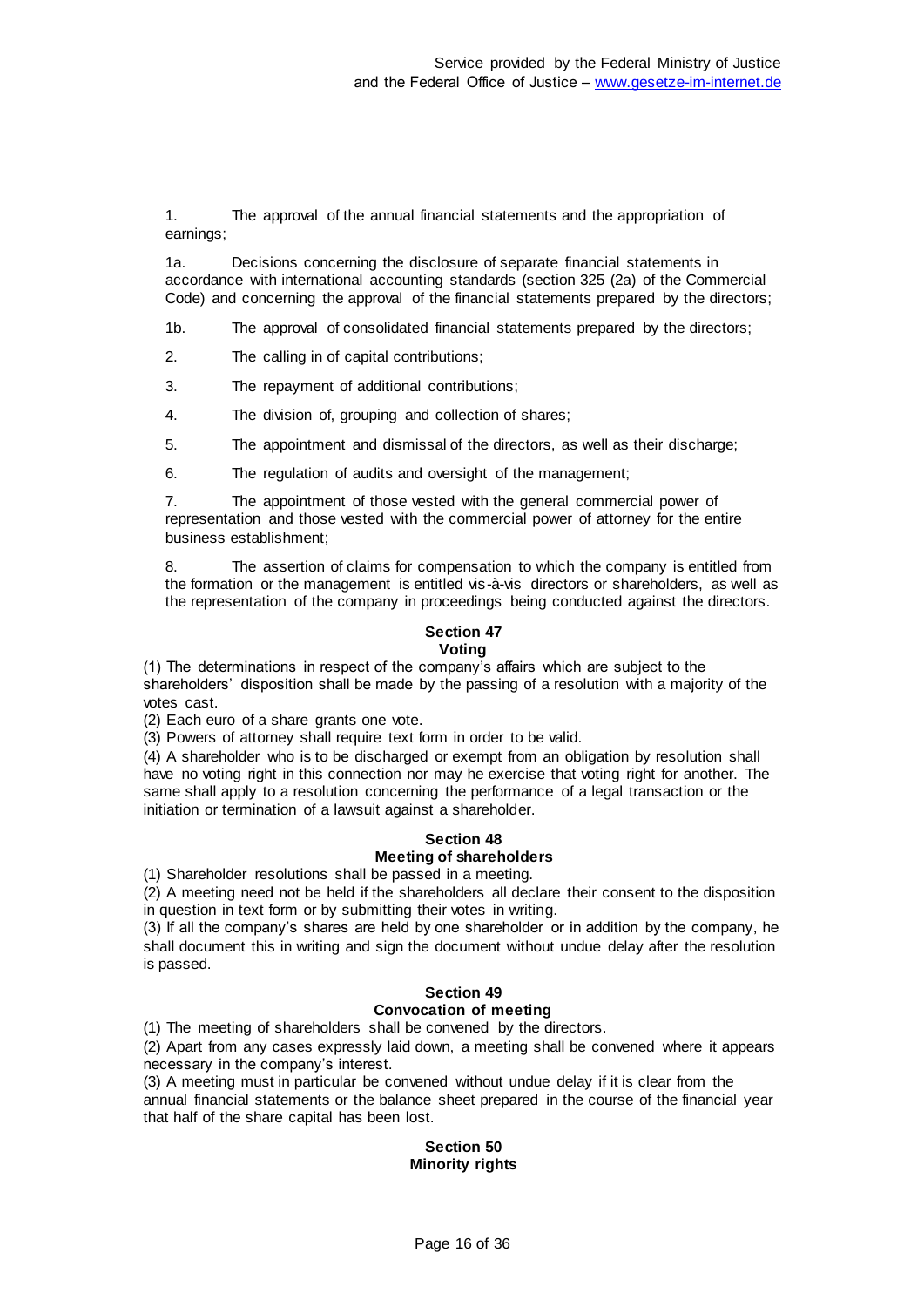(1) Shareholders whose shares together make up at least one tenth of the share capital shall be entitled to request that a meeting be convened, stating the purpose and the grounds therefor.

(2) In the same manner, the shareholders shall have the right to request that matters on which decisions are to be taken in the meeting be made known.

(3) If the request is not complied with or there is no person to whom the request can be directed, the shareholders referred to in subsection (1) may themselves convene the meeting or make the announcement by giving notification of the matter to be addressed. The meeting shall decide whether the company is to carry the costs arising.

## **Section 51**

#### **Form of convocation**

(1) A meeting shall be convened by invitation sent to the shareholders by registered letter. The invitation must be sent at least one week in advance.

(2) The purpose of the meeting shall always be made known upon the convocation.

(3) If the meeting has not been properly convened, resolutions may be passed only if all the shareholders are present.

(4) The same shall apply in regard to resolutions concerning matters which have not been announced at least three days prior to the meeting in the manner prescribed for the convocation of meetings.

#### **Section 51a**

#### **Right to information and right of inspection**

(1) The directors must without undue delay provide each shareholder, upon their request, with information on the company's affairs and allow them to inspect the books and company documents.

(2) The directors may refuse to provide information or permit inspection if there is a concern that the shareholder may make use thereof for non-company purposes and thereby put the company or an associated company at a not insignificant disadvantage. Refusal shall require a resolution of the shareholders.

(3) These provisions may not be derogated by the articles of association.

#### **Section 51b**

#### **Court decision on right to information and right of inspection**

Section 132 (1), (3) and (4) of the Stock Corporation Act shall apply mutatis mutandis to a court decision concerning the right to information and the right of inspection. Each shareholder who has not been given the requested information or who has not been permitted to inspect the files as requested shall be authorised to file an application.

#### **Section 52 Supervisory board**

(1) If the articles of association stipulate that a supervisory board is to be appointed, section 90 (3), (4), (5), first and second sentences, section 95, first sentence, section 100 (1) and (2), no. 2, and subsection (5), section 101 (1), first sentence, section 103 (1), first and second sentences, section 105, section 107 (3), second and third sentences, and subsection (4), sections 110 to 114 and section 116 of the Stock Corporation Act in conjunction with section 93 (1) and (2), first and second sentences, of the Stock Corporation Act, section 124 (3), second sentence, sections 170, 171, 394 and 395 of the Stock Corporation Act shall apply mutatis mutandis, unless otherwise provided in the articles of association.

(2) Where a supervisory board is to be appointed in accordance with the One-Third Participation Act, the meeting of shareholders shall set targets regarding the proportion of women on the supervisory board and the proportion of women directors, unless it has delegated this task to the supervisory board. Where a supervisory board is to be appointed in accordance with the Co-determination Act, the Act on Co-determination in the Coal, Iron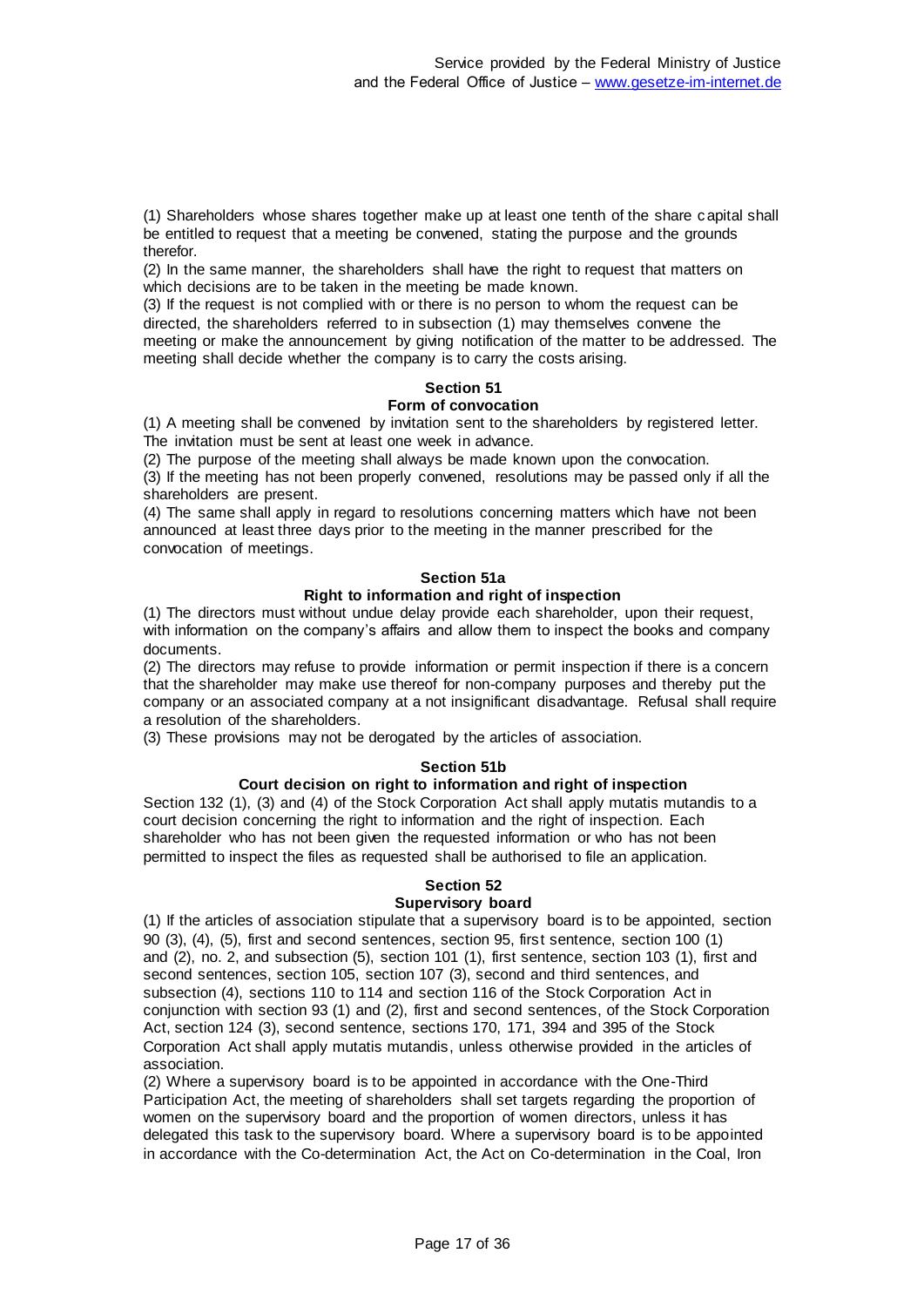and Steel Industry or the Supplementary Co-determination Act, the supervisory board shall set targets regarding the proportion of women on the supervisory board and the proportion of women directors. If the proportion of women is below 30 per cent when the targets are set, then the targets may no longer fall below the previously achieved proportion of women. At the same time, deadlines are to be set by which these targets are to be achieved. The deadlines may not exceed five years in each case.

(3) If the members of the supervisory board are appointed before the company is entered in the Commercial Register, section 37 (4), nos 3 and 3a, of the Stock Corporation Act shall apply mutatis mutandis. Whenever there is a change in the members of the supervisory board, the directors shall without undue delay submit to the Commercial Register a list of the members of the supervisory board indicating their family name, given name, profession and place of residence; in accordance with section 10 of the Commercial Code, the court shall give notice that the list has been submitted to the Commercial Register.

(4) Claims for compensation against the members of the supervisory board on account of a violation of their obligations shall become statute-barred after five years.

### **Part 4 Amendments to articles of association**

## **Section 53 Form of amendment to articles of association**

(1) A resolution of the shareholders shall be required for any amendment to the articles of association.

(2) The resolution must be recorded by a notary and requires a majority of three quarters of the votes cast. The articles of association may set out additional requirements.

(3) A resolution to increase those obligations which the shareholders are bound to in accordance with the articles of association may be passed only with the consent of all the involved shareholders.

## **Section 54**

#### **Application for registration and entry of amendment to articles of association**

(1) Any amendment to the articles of association must be entered in the Commercial Register. The application shall include the full text of the articles of association; a notary must certify that the amended provisions in the articles of association correspond to the resolution to amend the articles of association and that the unamended provisions correspond to the last complete text of the articles of association which was submitted to the Commercial Register.

(2) Unless the change concerns the information referred to in section 10, reference to the documents submitted to the court concerning the amendment shall suffice when entering the amendment.

(3) The amendment shall be without legal effect until it has been entered in the Commercial Register at the place of the company's registered office.

#### **Section 55**

#### **Increase in share capital**

(1) Where a resolution is passed to increase the share capital, a declaration by the person subscribing to the share which has been recorded and authenticated by a notary shall be required for each share in the increased capital subscribed to.

(2) Previous shareholders or other persons who have declared that they are joining the company by making the subscription may be permitted by the company to subscribe to a share. In the latter case, the document referred to in subsection (1) shall indicate the nominal value of the share as well as other obligations which the person joining the company is to be under in accordance with the articles of association.

(3) Where a shareholder who is already a member of the company subscribes to a share in the increased capital, he shall acquire an additional share.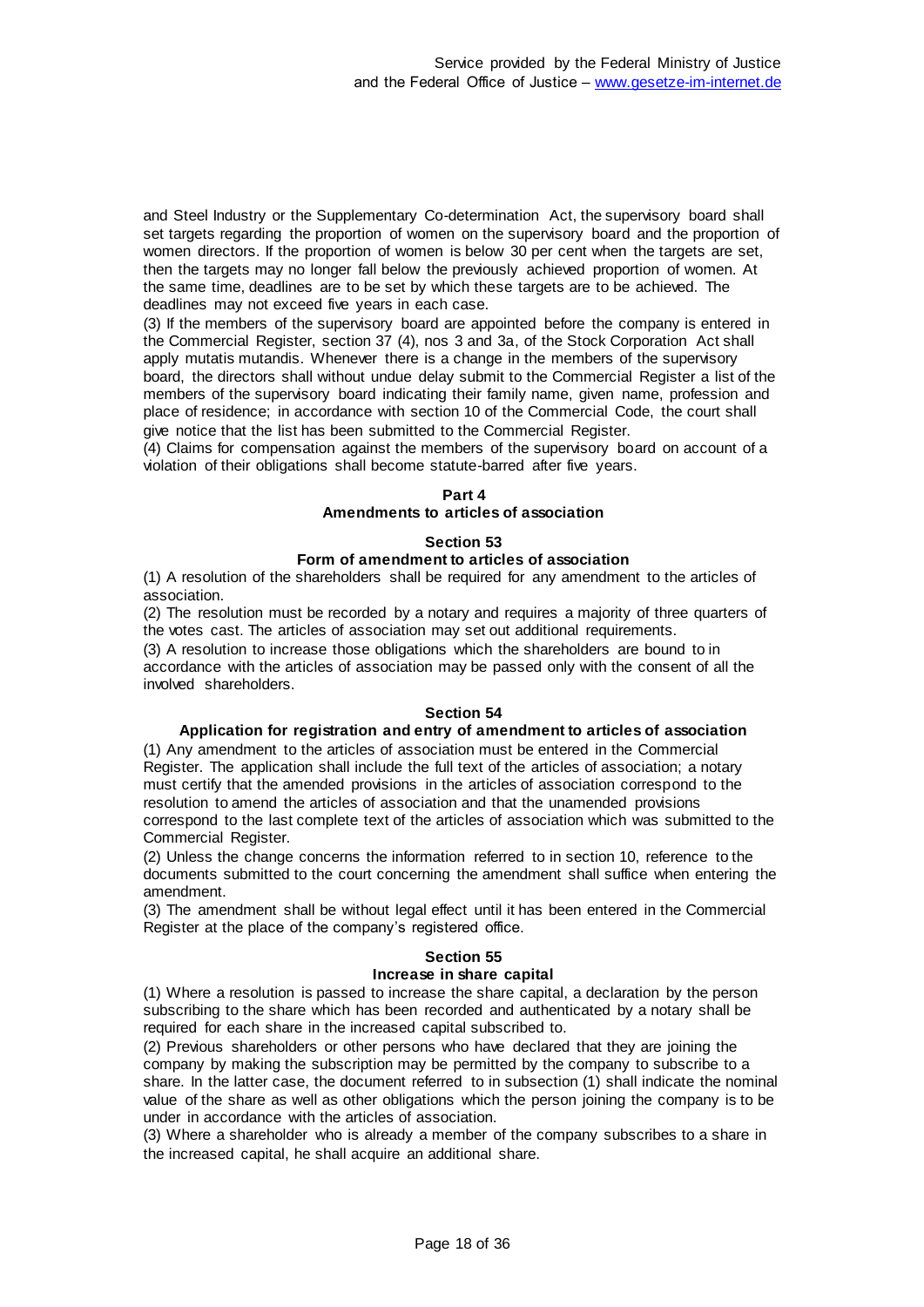(4) The provisions set out in section 5 (2) and (3) concerning the nominal values of the shares and the provisions set out in section 19 (6) on the statute of limitations regarding the company's claim for payment of the capital contribution shall also apply in respect of shares in the increased capital subscribed to.

## **Section 55a Authorised capital**

(1) The articles of association may authorise the directors for a maximum of five years after entry of the company in the Commercial Register to increase the share capital up to a specified nominal value (authorised capital) by issuing new shares against payment of a capital contribution. The nominal value of the authorised capital may not exceed one half of the share capital available at the time of the authorisation.

(2) The authorisation may also be issued by amending the articles of association for a maximum of five years after its entry in the Commercial Register.

(3) Shares may be issued against contributions in kind (section 56) only if provision is made therefor in the authorisation.

### **Section 56**

## **Capital increase with contributions in kind**

(1) Where contributions in kind are to be made, their object and the nominal value of the share to which the contributions in kind refers must be specified in the resolution to increase the share capital. The determination shall be included in the declaration made by the subscriber referred to in section 55 (1).

(2) Section 9 and section 19 (2), second sentence, and subsection (4) shall apply mutatis mutandis.

## **Section 56a**

#### **Payments towards new share capital**

Section 7 (2), first sentence, and subsection (3), as well as section 19 (5) shall apply mutatis mutandis to the payment of capital contributions towards the new share capital.

#### **Section 57**

#### **Application to register increase**

(1) The resolution to increase the share capital shall be registered for entry in the Commercial Register after the increased capital has been covered by means of the subscription to shares.

(2) The application to register the increase in the share capital must include an assurance that the capital contributions towards the new share capital have been effected in accordance with section 7 (2), first sentence, and subsection (3) and that the object of the obligations is finally at the free disposal of the directors. Section 8 (2), second sentence, shall apply mutatis mutandis.

(3) The application shall include the following:

1. The declarations referred to in section 55 (1) or a certified copy thereof;

2. A list of those persons who have subscribed to the new shares which has been signed by the persons filing the application; the list must indicate the nominal values of the shares to which each person has subscribed;

In the case of a capital increase with contributions in kind, the agreements on which the determinations referred to in section 56 are based or which were concluded to execute them.

(4) Section 9a (1) and (3) and section 9b shall apply mutatis mutandis to the responsibilities of those directors who have registered the capital increase for entry in the Commercial Register.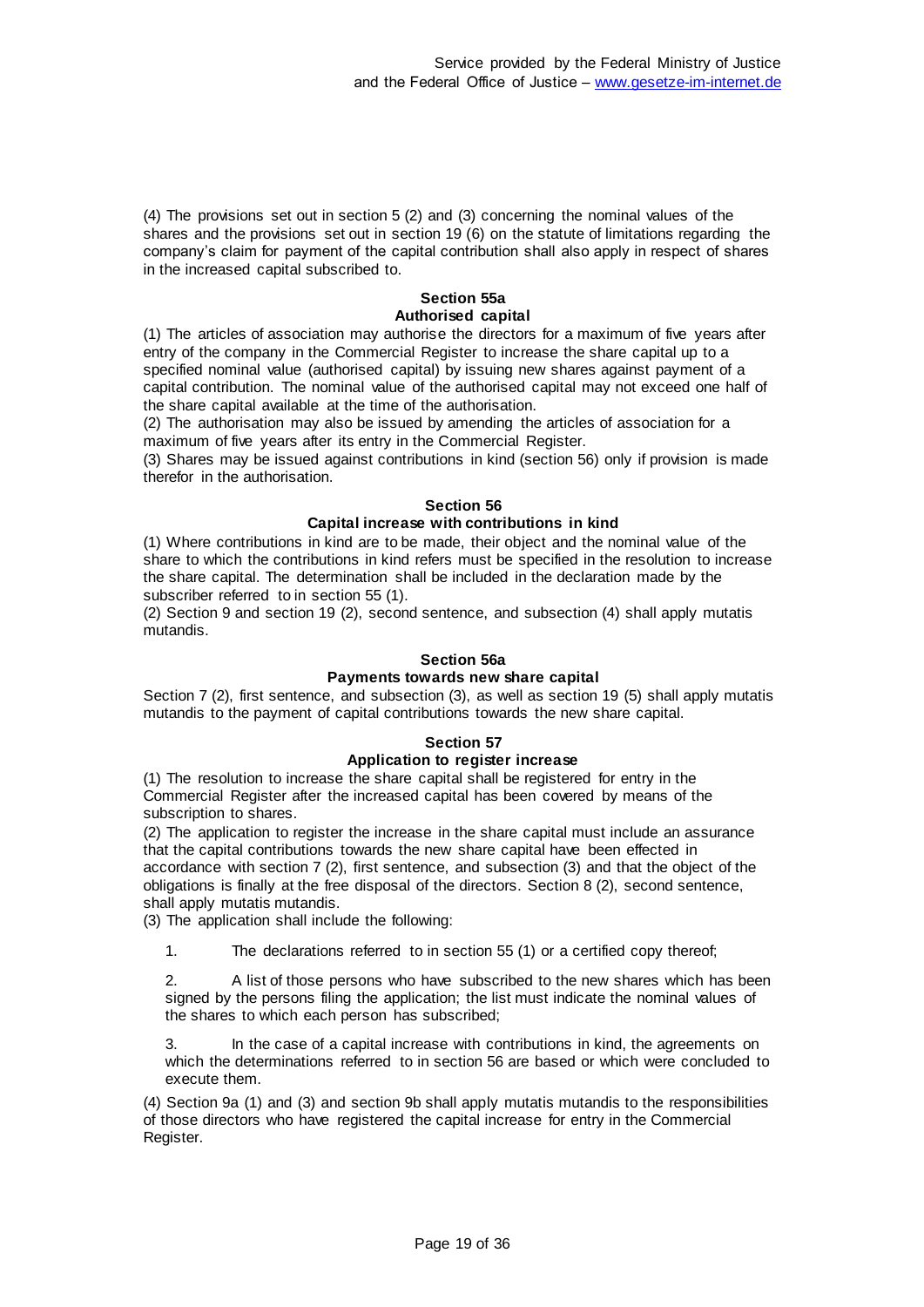#### **Section 57a Refusal to make entry**

Section 9c (1) shall apply mutatis mutandis to the court's refusal to make the entry.

#### **Section 57b (repealed)**

**Section 57c**

#### **Capital increase from company funds**

(1) The share capital may be increased by transforming reserves into share capital (capital increase from company funds).

(2) A resolution to increase the share capital may be passed only after approval of the annual financial statements for the last complete financial year before the resolution to increase the capital is passed (last annual financial statements) and a resolution has been passed regarding the appropriation of earnings.

(3) The resolution to increase the share capital shall be based on a balance sheet. (4) In addition to sections 53 and 54 concerning amendments to the articles of association, sections 57d to 57o shall also apply.

#### **Section 57d**

#### **Entry of capital reserves and retained earnings**

(1) The capital reserves and retained earnings which are to be transformed into share capital must be entered in the last annual balance sheet and, if the resolution is based on another balance sheet, also in that balance sheet, as "capital reserves" or "retained earnings" or in the last resolution to appropriate the profit for the year as a transfer to these reserves. (2) The reserves may not be transformed if the balance sheet on which they are based reports a loss, including a loss carried forward.

(3) Other retained earnings which are intended to serve a specific purpose may be transformed only in so far as this is consistent with their intended purpose.

#### **Section 57e**

#### **Taking last annual balance sheet as basis; audit**

(1) The resolution may be based on the last annual balance sheet if the annual balance sheet has been audited and the auditors have added their unlimited audit opinion to the approved annual balance sheet and if its reference date is at most eight months before filing of the application for entry of the resolution in the Commercial Register.

(2) In the case of companies which are not large companies within the meaning of section 267 (3) of the Commercial Code, the audit may also be performed by certified accountants; the auditors must be elected by the meeting of shareholders.

#### **Section 57f**

#### **Requirements of balance sheet**

(1) If the resolution is not based on the last annual balance sheet, the balance sheet must fulfil the provisions on the structure of an annual balance sheet and on the valuation rates in the annual balance sheet. The reference date for the balance sheet may not be more than eight months before the application for entry of the resolution in the Commercial Register is filed.

(2) Before a resolution to increase the share capital is passed, the balance sheet must be examined by one or more auditors in regard to whether it meets the requirements set out in subsection (1). If, following the auditors' conclusive result, no objections are to be raised, the auditors must certify this by adding their audit opinion. No resolution to increase the share capital may be adopted without such certification by the auditors.

(3) The auditors shall be elected by the shareholders; if no other auditors are elected, then those auditors shall be deemed to have been elected who were elected by the shareholders or appointed by the court to audit the last annual financial statements. Furthermore, where the specifics of the audit assignment do not provide otherwise, section 318 (1), second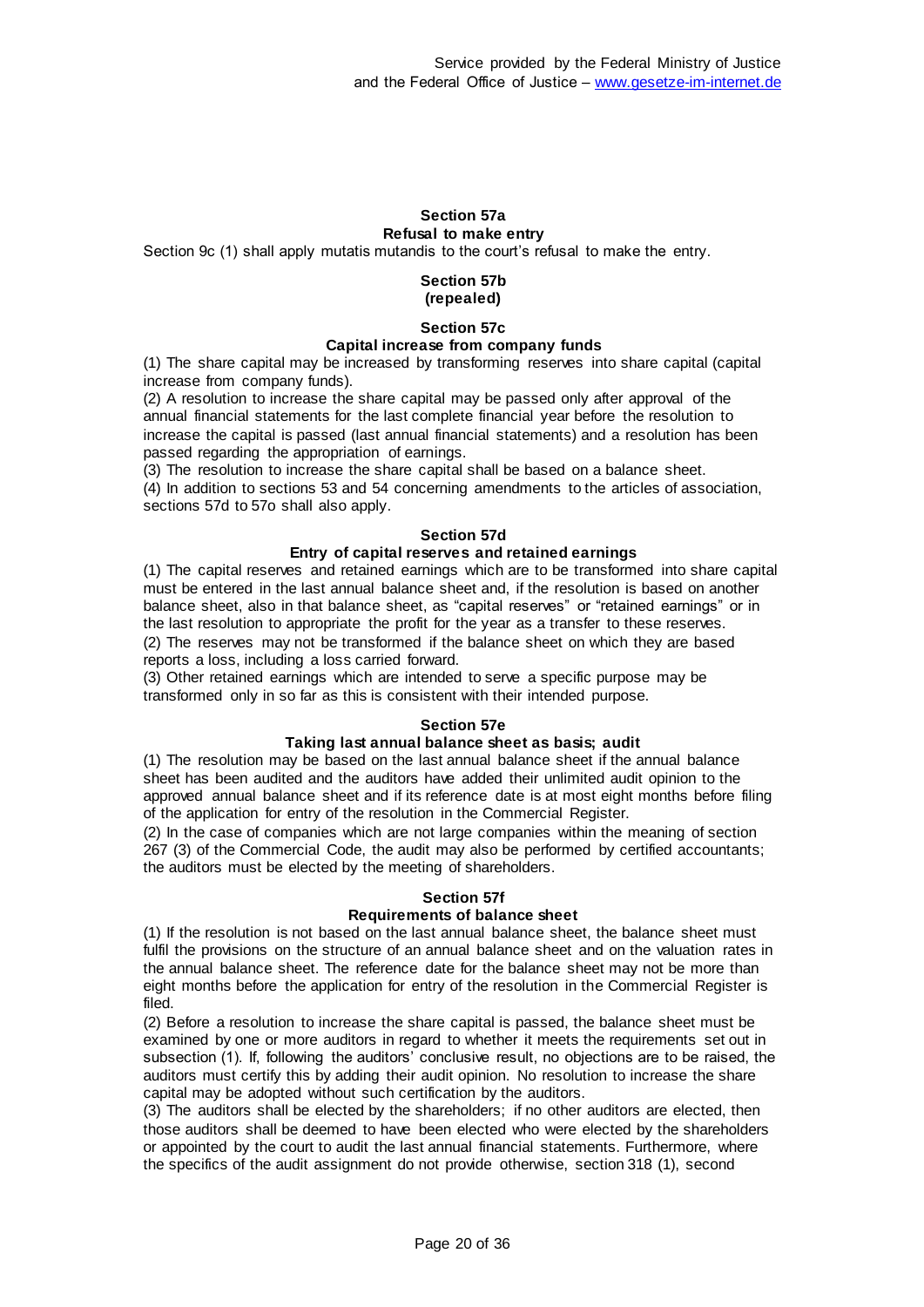sentence, section 319 (1) to (4), section 319a (1), section 319b (1), section 320 (1), second sentence, and subsection (2), and sections 321 and 323 of the Commercial Code shall apply. In the case of companies which are not large companies within the meaning of section 267 (3) of the Commercial Code, certified accountants may also be appointed to perform the audit.

#### **Section 57g Advance notice of annual financial statements**

The provisions set out in the articles of association concerning advance notification of the annual financial statements to the shareholders shall apply mutatis mutandis to the cases referred to in section 57f.

### **Section 57h**

### **Types of capital increase**

(1) Subject to section 57l (2), the capital increase may be effected by creating new shares or by increasing the nominal value of the shares. The new shares and the shares whose nominal value is increased must be made out in a full euro amount.

(2) The resolution to increase the share capital must state the type of capital increase. Where the capital increase is to be effected by increasing the nominal value of the shares, the increase must be determined so that no amounts are allotted to any shares whose nominal value is being increased which cannot be covered by increasing the nominal value of the share.

#### **Section 57i**

#### **Registration and entry of resolution to increase share capital**

(1) The application to enter the resolution to increase the share capital in the Commercial Register must include the balance sheet on which the capital increase is based, to which the auditors' audit opinion has been added, and in the cases referred to in section 57f also the last annual balance sheet, unless it has already been submitted in accordance with section 325 (1) of the Commercial Code. The persons filing the application must declare to the court of registration that, to their knowledge, no reduction in assets has occurred between the reference date of the balance sheet on which the increase is based and the day on which the application for entry is filed which would preclude the capital increase if it had been passed on the day on which the application was filed.

(2) The court of registration may enter the resolution only if the balance sheet on which the capital increase is based was prepared no more than eight months before the application is filed and a declaration in accordance with subsection (1), second sentence, has been made. (3) The court shall not be obligated to examine whether the balance sheet fulfils statutory requirements.

(4) When entering the resolution, an indication must be given that the capital increase is being made from company funds.

## **Section 57j**

#### **Allocation of shares**

The new shares shall be available to the shareholders in proportion to their existing shares. Any contrary resolution passed by the shareholders shall be null and void.

#### **Section 57k**

## **Partial rights; exercise of rights**

(1) If the capital increase leads to only part of a new share being allotted to a share, then this partial right shall be independently alienable and inheritable.

(2) The rights arising from a new share, including the right to issuance of a certificate on the new share, may be exercised only if partial rights which together amount to a full share are held by a single shareholder or if several entitled persons whose partial rights together amount to a full share jointly exercise their rights (section 18).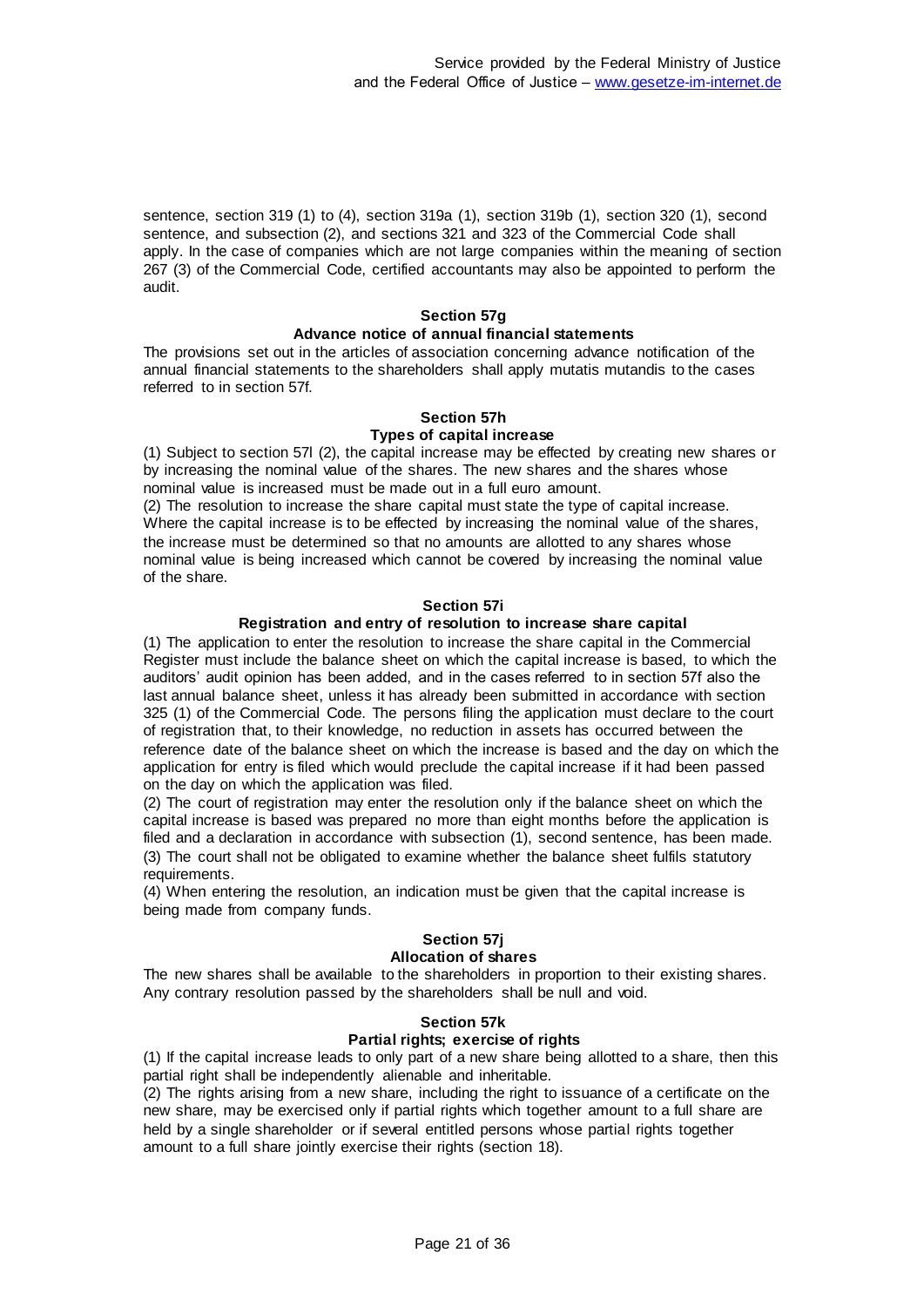#### **Section 57l Participation in increase in share capital**

(1) Own shares shall participate in the increase in the share capital. (2) Partially paid in shares shall participate in the increase in the share capital in accordance with their nominal value. In such cases the capital increase may only be effected by increasing the nominal value of the shares. If fully paid in shares exist alongside partially paid in shares, then in their case the capital increase may be effected by increasing the nominal value of the shares and by creating new shares. The shares whose nominal value is increased may be issued in any full euro amount.

### **Section 57m**

#### **Relation between rights; relationships to third parties**

(1) The relation between the rights associated with the shares shall not be affected by the capital increase.

(2) Where individual rights of shares which have been partially paid in, in particular any profit sharing or voting rights, are determined by the capital contribution paid per share, these rights shall be accorded to the shareholders up until the outstanding capital contributions have been paid only in the amount of the capital contributions which have been paid in plus the percentage of the increase in the share capital added to the nominal value of the share capital. If further payments are made, these rights shall increase accordingly.

(3) The economic content of the contractual relationships between the company and third parties which are dependent on the company's distribution of profits, the nominal value or the value of their shares or share capital or are dependent in another way on the previous capital and earnings ratios shall not be affected by the capital increase.

#### **Section 57n**

#### **Profit share of new shares**

(1) Unless otherwise provided, the new shares shall participate in the profit accruing across the entire financial year in which the resolution to increase the share capital was passed. (2) The resolution to increase the share capital may stipulate that the new shares already participate in the profit accruing across the last complete financial year before the capital increase resolution was passed. In such cases, the increase in the share capital shall be decided, in derogation of section 57c (2), before a decision is taken regarding the appropriation of earnings for the last complete financial year before the resolution was passed. The resolution to appropriate earnings for the last complete financial year before the capital increase resolution was passed does not become effective until the share capital has been increased. The resolution to increase the share capital and the resolution to appropriate earnings for the last complete financial year before the capital increase resolution was passed shall be null and void if the capital increase resolution is not entered in the Commercial Register within three months after it is passed; this period shall be suspended whilst an action for avoidance or annulment is pending.

#### **Section 57o Purchase costs**

The purchase costs of the shares acquired before the increase in the share capital and of the new shares allotted to them shall be deemed to be the amounts resulting for the individual shares if the purchase costs of the shares acquired before the increase in the share capital are distributed across them and the new shares allotted to them in the same proportion as the nominal values. The increase in shares shall not be accounted for as receipts.

## **Section 58**

## **Reduction in share capital**

(1) A reduction in the share capital may be effected only if the following provisions are observed: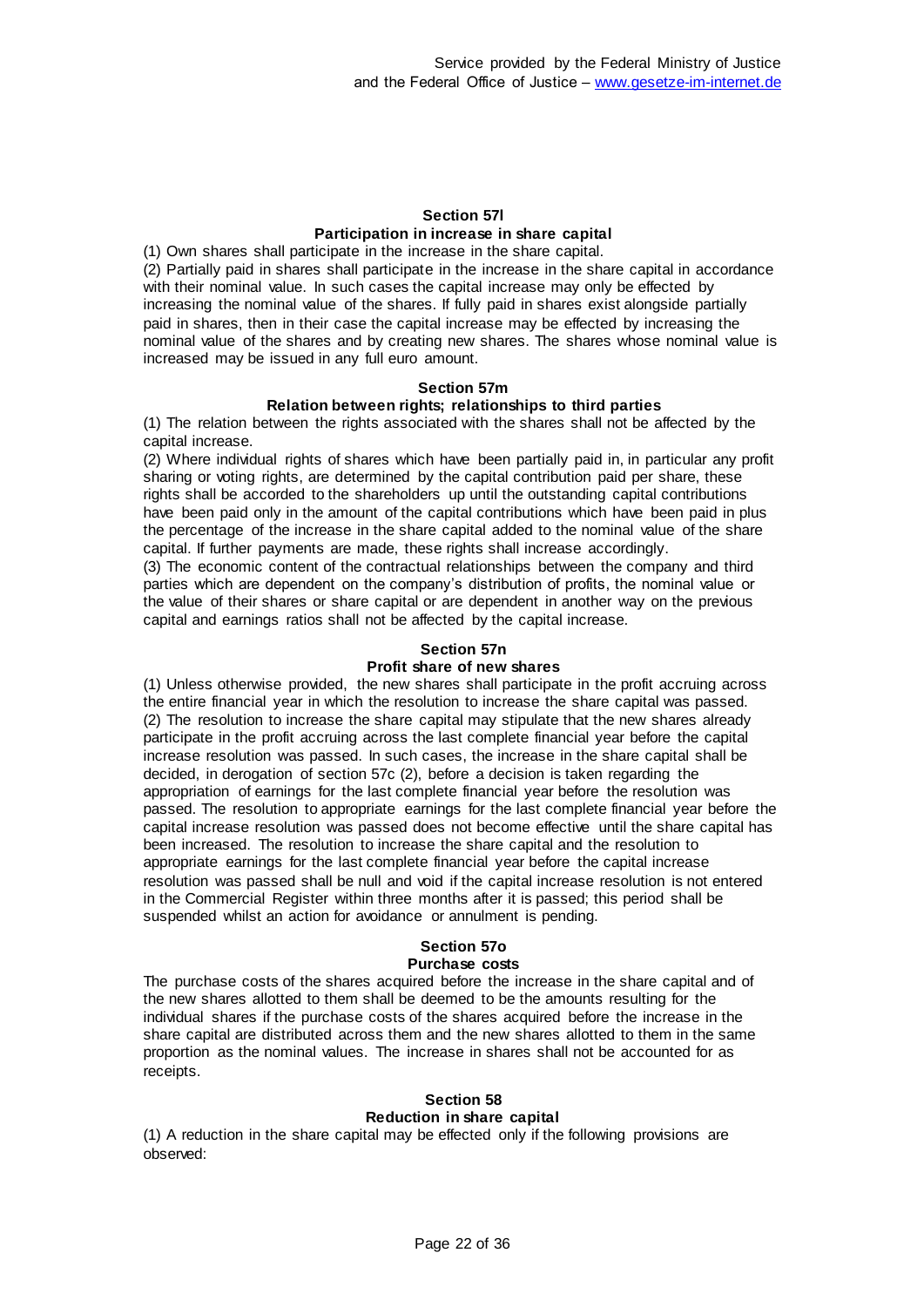1. The directors must give notification of the resolution to reduce the share capital in the company's designated publications; in this notification they must also ask the company's creditors to contact the company; the creditors indicated in the company's trading books or who are known in another way shall be asked by separate notification to register;

2. Those creditors who contact the company and do not give their consent to the reduction shall be satisfied or indemnified in respect of the claims asserted;

3. The application to enter the resolution to reduce the share capital in the Commercial Register shall not be made until one year has elapsed since that day on which the creditors were asked to contact the company via the company's designated publications;

4. The notification of the resolution shall be enclosed with the application; the directors must also give the assurance that those creditors who contacted the company and who have not given their consent to the reduction in the share capital have been satisfied or indemnified.

(2) The provisions set out in section 5 (1) concerning the minimum amount of the share capital shall remain unaffected. If the reduction is effected for the purpose of repaying capital contributions or for the purpose of remitting those capital contributions which have been deposited, the remaining nominal values of the shares may not fall below the amount designated in section 5 (2) and (3).

## **Section 58a Simplified capital reduction**

(1) Any reduction in the share capital which serves to compensate for depreciations in value or to cover other losses may be effected as a simplified capital reduction.

(2) Simplified capital reduction shall be permissible only after that part of the capital reserves and retained earnings which together exceeds ten per cent of the share capital remaining after the reduction has already been released. It shall not be permissible whilst there is any profit carryforward.

(3) The resolution on simplified capital reduction shall adapt the nominal values of the shares to the reduced share capital. The shares must be issued in a full euro amount.

(4) The share capital may be reduced below the minimum nominal value referred to in section 5 (1) if that amount is achieved again by means of a capital increase on which a decision is taken at the same time as the decision on the capital reduction and for which no contributions in kind are determined. The resolutions shall be null and void if they have not been entered in the Commercial Register within three months of being passed. This period shall be suspended whilst an action for avoidance or annulment is pending. The resolutions shall only be jointly entered in the Commercial Register.

(5) Sections 58b to 58f shall apply in addition to sections 53 and 54 concerning amendments to the articles of association.

#### **Section 58b**

## **Amounts from release of reserves and capital reduction**

(1) Amounts deriving from the release of capital reserves or retained earnings and from the capital reduction may be used only to compensate for depreciations in value and other losses.

(2) In addition, the derived amounts may be allocated to the capital reserves in so far as they do not exceed ten per cent of the share capital. Share capital shall be deemed to be the nominal value which results on account of the reduction, however at least the minimum nominal value permissible in accordance with section 5 (1).

(3) The amount which has been allocated to the capital reserves on the basis of subsection (2) may be used before the end of the fifth financial year which begins after the capital reduction resolution is passed only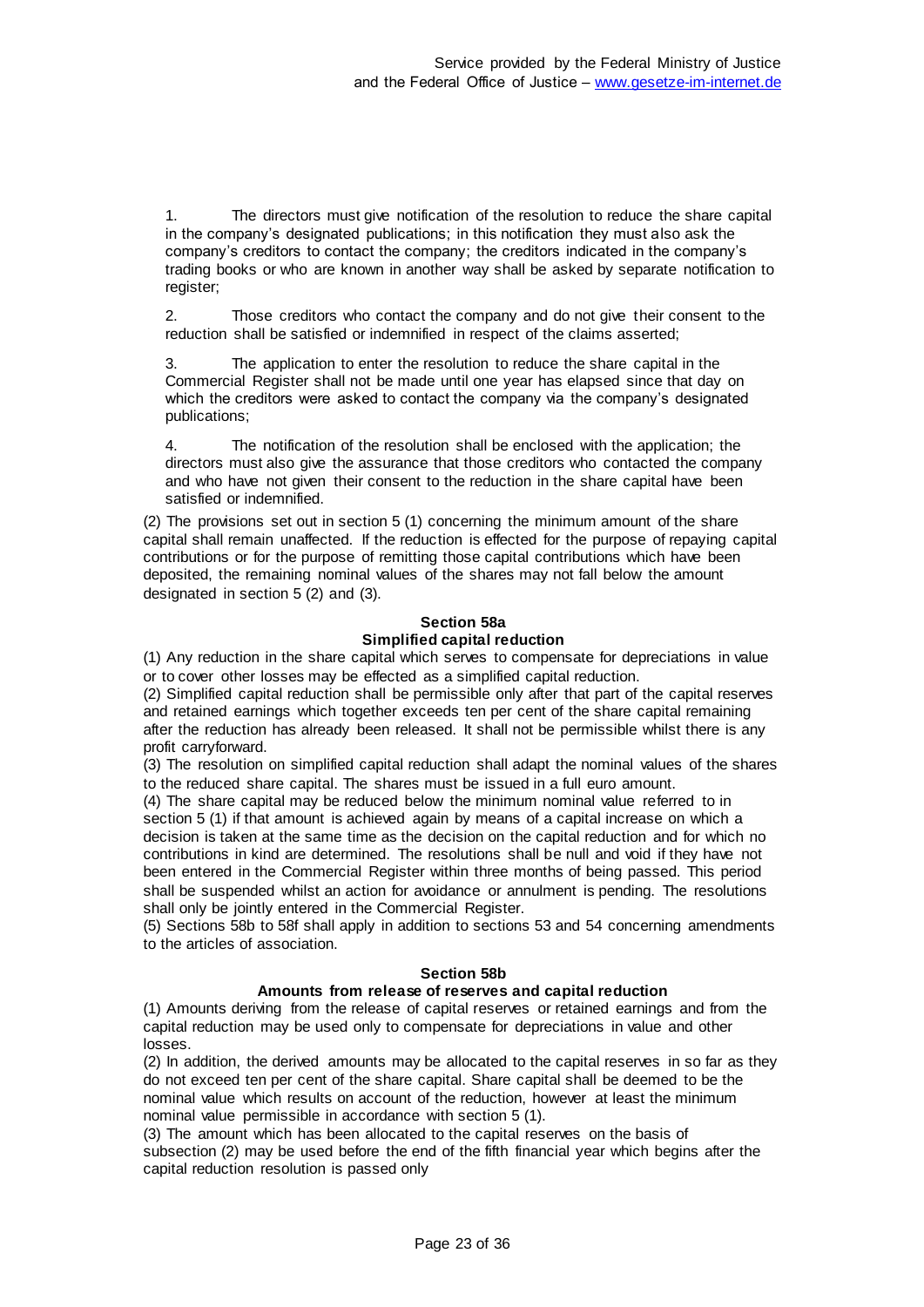1. to compensate for an annual shortfall in so far as it is not covered by profit carried forward from the previous year and it cannot be compensated by releasing retained earnings;

2. to compensate for losses carried forward from the previous year in so far as they are not covered by an annual surplus and cannot be compensated by releasing retained earnings;

3. to increase capital from company funds.

#### **Section 58c Non-occurrence of assumed losses**

If it transpires, when preparing the annual balance sheet for the financial year in which the capital reduction resolution was passed or for one of the two subsequent financial years, that depreciations in value and other losses do not actually occur in the amount assumed upon the passing of the resolution or they were compensated for, then the difference shall be allocated to the capital reserves. Section 58b (3) shall apply mutatis mutandis to an amount allocated to the capital reserves in accordance with the first sentence.

# **Section 58d**

## **Distribution of profits**

(1) Profits may be distributed before the end of the fifth financial year which begins after the capital reduction resolution is passed only if the capital reserves and retained earnings together amount to ten per cent of the share capital. Share capital shall be deemed to be the nominal value resulting from the reduction in capital, at least, however, the minimum nominal value permissible in accordance with section 5 (1).

(2) The payment of a share in the profits of more than four per cent shall be permissible only for a financial year which begins later than two years after the capital reduction resolution is passed. This shall not apply if those creditors whose claims were established before entry of the resolution was made known are satisfied or indemnified, in so far as they contacted the company in that regard within six months after publication of the annual financial statements on the basis of which a decision on the distribution of profits was taken. Those creditors need not be satisfied who, in the event of insolvency proceedings being opened, have a right to preferential satisfaction from a state-supervised covering fund created in accordance with a statutory provision for their protection. Notice given in accordance with section 325 (2) of the Commercial Code shall draw the creditors' attention to such satisfaction or indemnification.

#### **Section 58e Capital reduction resolution**

(1) The annual financial statements for the last complete financial year before the capital reduction resolution was passed may indicate the share capital as well as capital reserves and retained earnings in the amount in which they are to exist after the reduction in the capital. This shall not apply if the annual financial statements are approved in a manner other than by a resolution of the shareholders.

(2) The resolution to approve the annual financial statements shall be passed at the same time as the capital reduction resolution.

(3) The resolutions shall be null and void if the capital reduction resolution has not been entered in the Commercial Register within three months of being passed. This period shall be suspended whilst an action for avoidance or annulment is pending.

(4) The annual financial statements may not be disclosed in accordance with section 325 of the Commercial Code until the capital reduction resolution has been entered in the Commercial Register.

#### **Section 58f Capital reduction with simultaneous increase in share capital**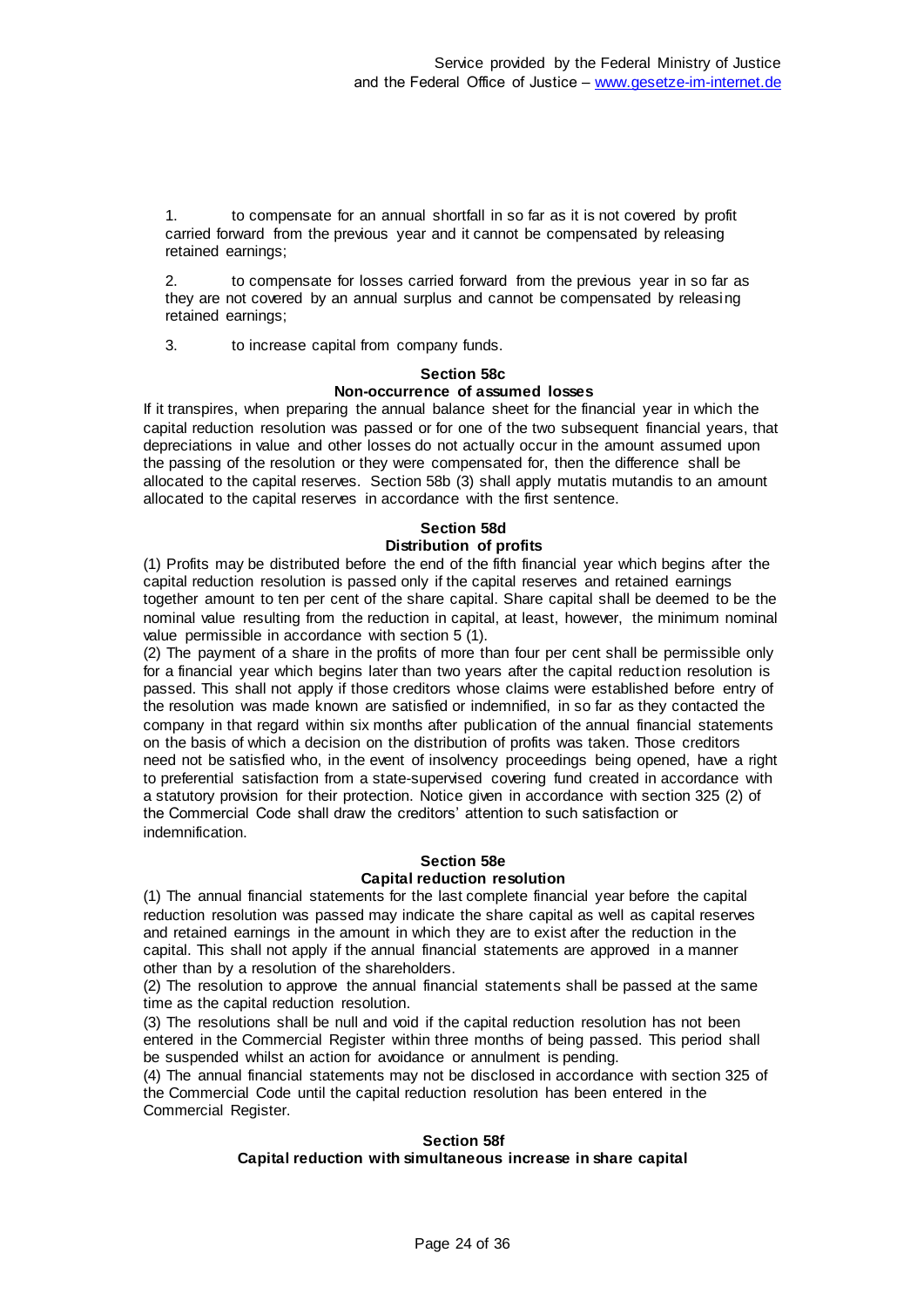(1) If, in the case referred to in section 58e, a resolution is passed to increase the share capital at the same time as a decision is taken on capital reduction, account may also be taken in the annual financial statements of the effected capital increase. The resolution shall be permissible only if the new shares are subscribed to, no contributions in kind are determined and if payment of each of the new shares which must be effected in accordance with section 56a is effected at the filing of the application to enter the capital increase. Proof of subscription and payment must be furnished to that notary who authenticates the resolution to increase the share capital.

(2) The resolutions shall all be null and void if the resolutions on capital reduction and capital increase have not been entered in the Commercial Register within three months of being passed. This period shall be suspended whilst an action for avoidance or annulment is pending. The resolutions shall only be entered jointly in the Commercial Register. (3) The annual financial statements may not be disclosed in accordance with section 325 of the Commercial Code until the resolutions on capital reduction and capital increase have been entered in the Commercial Register.

### **Section 59 (repealed)**

#### **Part 5 Dissolution and nullity of company**

## **Section 60 Grounds for winding up company**

(1) The limited liability company shall be wound up

1. upon expiry of the period specified in the articles of association;

2. by resolution of the shareholders; unless otherwise provided in the articles of association, such a resolution shall require a majority of three quarters of the votes cast;

3. by court judgment or by a decision of the administrative court or the administrative authority in the cases referred to in sections 61 and 62;

4. upon the opening of insolvency proceedings; if the proceedings are terminated upon the application of the debtor or the proceedings are set aside after confirmation of the insolvency plan which provides for the continuance of the company, the shareholders may pass a resolution to continue the company;

5. upon the decision to refuse to open insolvency proceedings for insufficiency of assets becoming final;

6. upon an order issued by the court of registration establishing that the articles of association are defective in accordance with section 399 of the Act on Proceedings in Family Matters and in Matters of Non-Contentious Jurisdiction becoming final;

7. upon the company being deleted from the Commercial Register due to lack of funds in accordance with section 394 of the Act on Proceedings in Family Matters and in Matters of Non-Contentious Jurisdiction.

(2) The articles of association may stipulate other grounds for winding up the company.

#### **Section 61**

#### **Dissolution by court judgment**

(1) The company may be wound up by court judgment if it becomes impossible to achieve the company's purpose or if there are other important grounds for winding up the company which are rooted in the company's circumstances.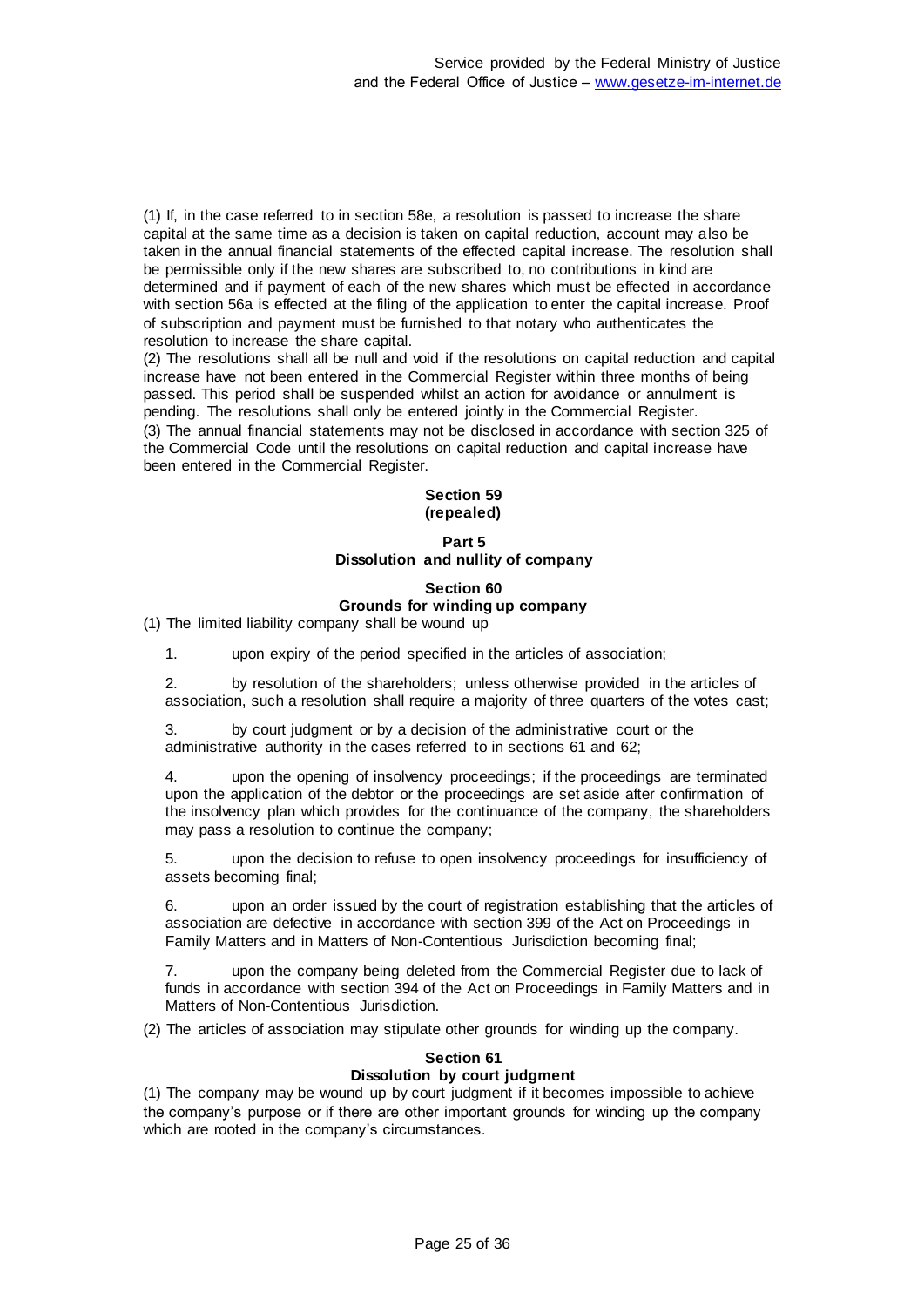(2) The action to obtain judicial dissolution shall be brought against the company. It may be brought only by shareholders whose shares together amount to at least one tenth of the share capital.

(3) That regional court in whose district the company has its registered office shall have exclusive jurisdiction in regard to such an action.

#### **Section 62**

### **Dissolution by administrative authority**

(1) Where a company endangers the public good on account of the shareholders passing illegal resolutions or knowingly permitting the directors to carry out illegal acts, the company may be wound up without a claim to compensation thereby arising.

(2) The procedure and the competent authorities shall be determined by the provisions applicable to contentious administrative matters.

#### **Section 63 (repealed)**

#### **Section 64**

#### **Liability for payments following illiquidity or over-indebtedness**

The directors shall be obligated to compensate the company for payments made after the company has become illiquid or after it is deemed to be over-indebted. This shall not apply to payments which, after this point in time, are compatible with the due care of a prudent businessman. The directors shall be under the same obligation in regard to payments to shareholders if these led to the company becoming illiquid, unless this was not recognisable whilst observing the due care referred to in the second sentence. Section 43 (3) and (4) shall apply mutatis mutandis to any claim for compensation.

#### **Section 65**

### **Registration and entry of dissolution**

(1) The dissolution of the company shall be registered for entry in the Commercial Register. This shall not apply in cases in which insolvency proceedings are opened or the opening of insolvency proceedings is refused or when a court establishes that the articles of association are defective. In such cases the court shall enter the dissolution and the grounds therefor ex officio. In the event of the company being deleted from the Commercial Register (section 60 (1), no. 7), the entry regarding the dissolution shall not be made.

(2) The liquidators shall announce the dissolution in the company's designated publications. The announcement shall also include a request that the company's creditors contact the company.

#### **Section 66 Liquidators**

(1) In cases where the company is wound up, except in the event of insolvency proceedings being opened against the company, the directors shall liquidate the company unless this task is assigned to other persons in the articles of association or by a resolution passed by the shareholders.

(2) Upon the application of shareholders whose shares together amount to at least one tenth of the share capital, the liquidators may be appointed by the court for important reasons.

(3) The liquidators may be dismissed by the court under the same conditions as are applicable to their appointment. Liquidators who are not appointed by the court may also be dismissed by a resolution passed by the shareholders before the end of the period for which they were appointed.

(4) Section 6 (2), second and third sentences, shall apply mutatis mutandis when selecting the liquidators.

(5) If the company has been dissolved by deletion from the Commercial Register for lack of funds, the company shall be liquidated only if it transpires after the deletion that there are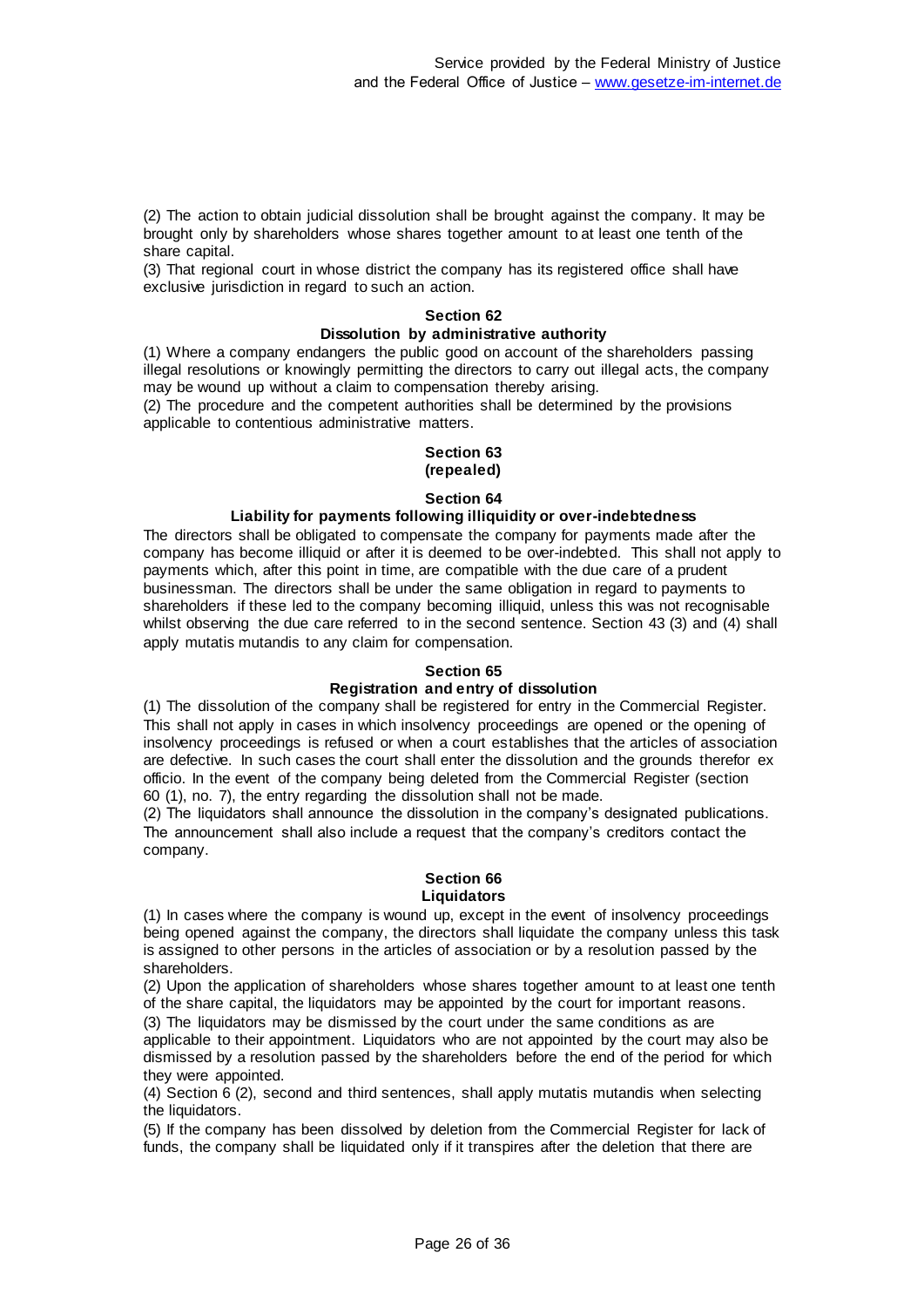assets which must be distributed. The liquidators shall be appointed by the court upon the application of a party concerned.

#### **Section 67 Registration of liquidators**

(1) The first liquidators and their powers of representation shall be registered for entry in the Commercial Register by the directors; each change in the person of one of the liquidators and each change in their power of representation shall be registered by the liquidators for entry in the Commercial Register.

(2) The application shall include the documents concerning the appointment of the liquidators or the change in the person of one of the liquidators in the original or publicly certified copies thereof.

(3) The liquidators shall give their assurance in the application that there are no circumstances which preclude their appointment in accordance with section 66 (4) in conjunction with section 6 (2), second sentence, nos 2 and 3, and the third sentence, and that they have been instructed about their unlimited duty to disclose information to the court. Section 8 (3), second sentence, shall apply.

(4) The court shall make the entry regarding the appointment or dismissal of the liquidators ex officio.

(5) (repealed)

#### **Section 68 Signature of liquidators**

(1) The liquidators shall make their declarations of intent and shall sign for the company in the manner determined upon their appointment. Unless otherwise provided, the declaration and the signature shall be made by all the liquidators.

(2) The signatures shall be made in such a manner that the liquidators affix their signature to the business name, which must from then on be designated as a company in liquidation.

#### **Section 69**

#### **Legal relations of company and shareholders**

(1) Notwithstanding the company's dissolution, until such time as its liquidation is completed the provisions set out in Part 2 and 3 shall apply in regard to the legal relations of the company and of the shareholders, unless the provisions of this Part and the nature of the liquidation require otherwise.

(2) The place of jurisdiction which the company had at the time of its dissolution shall remain the same until such time as the distribution of its assets has been completed.

# **Section 70**

# **Duties of liquidators**

The liquidators shall complete the company's ongoing business, fulfil the obligations of the dissolved company, collect its receivables and turn the company's assets into money; they shall represent the company in and out of court. The liquidators may also enter into new business transactions in order to complete pending transactions.

#### **Section 71**

#### **Opening balance; rights and duties**

(1) The liquidators shall prepare a balance sheet (opening balance) at the start of the liquidation as well as a report explaining the opening balance, and they shall also prepare annual financial statements and a management report at the end of each year.

(2) The shareholders shall pass a resolution to approve the opening balance and the annual financial statements, as well as to discharge the liquidators. The provisions concerning the annual financial statements shall apply mutatis mutandis to the opening balance and to the explanatory report. However, assets shall be treated as current assets in so far as their sale is planned within a foreseeable period or these assets are no longer used for business operations; the same shall apply to the annual financial statements.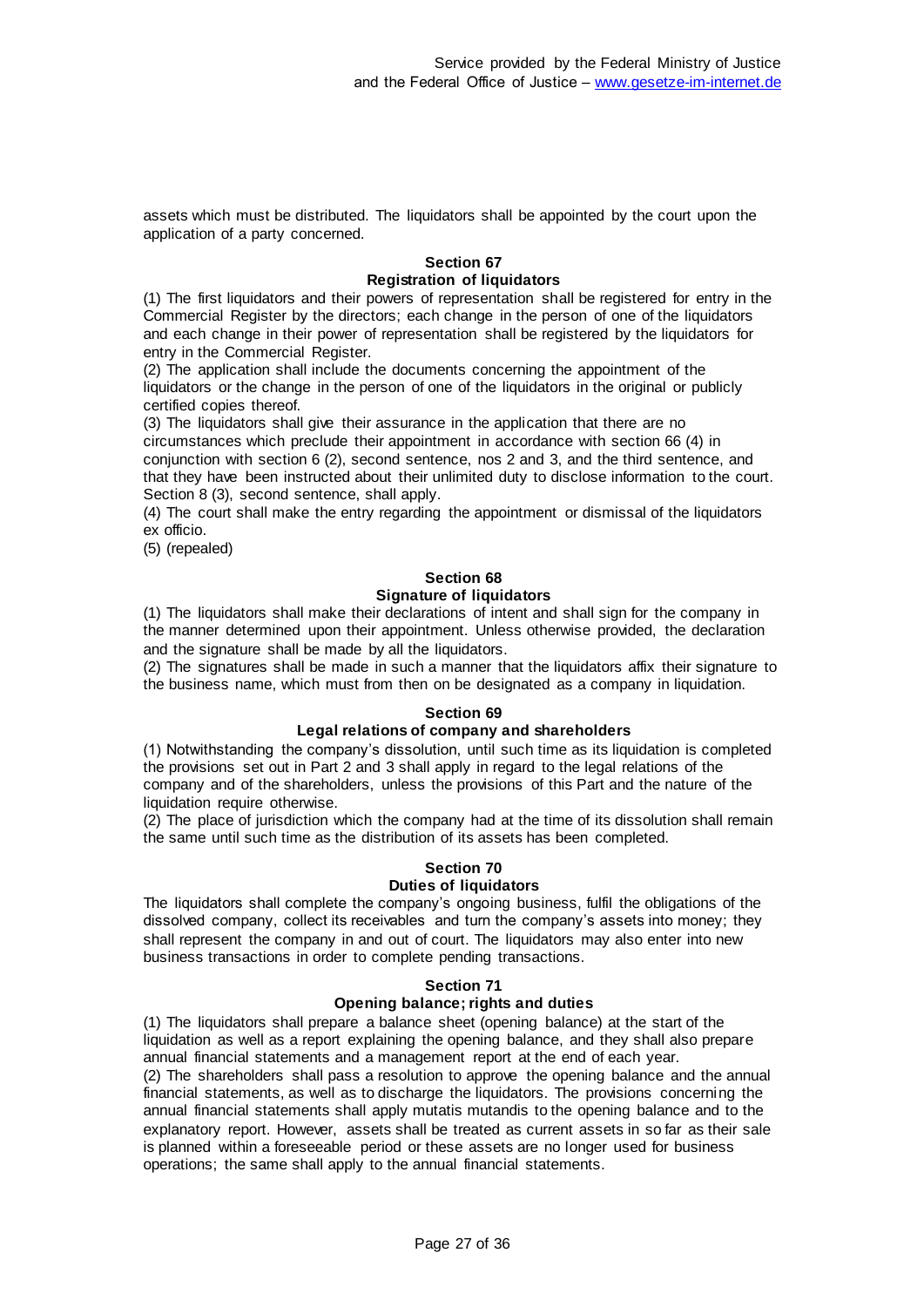(3) The court may grant exemption from the need for an auditor to audit the annual financial statements and the management report if the company's circumstances are so

straightforward that an audit does not appear to be necessary in the interests of the creditors and the shareholders. An appeal against this decision is permissible.

(4) In all other respects, the liquidators shall have the rights and duties of directors resulting from sections 37, 41, 43 (1), (2) and (4), section 49 (1) and (2) and section 64.

(5) Business letters must indicate that the company is in liquidation; section 35a shall, in all other respects, apply mutatis mutandis.

### **Section 72**

### **Distribution of assets**

The company's assets shall be distributed amongst the shareholders in the same proportion as their shares. The articles of association may stipulate that another ratio shall apply to the distribution.

#### **Section 73 Twelve-month ban**

(1) The distribution may not be effected before the company's debts have been discharged or indemnified and not until the end of one year from that day on which the creditors were requested via the company's designated publications to contact the company (section 6 (2)). (2) If a known creditor does not contact the company, the amount owed shall be deposited for the creditor if such authorisation to deposit the amount exists. If it is not possible to adjust a liability at that time or a liability is contested, the assets may be distributed only if the creditor has been granted a security.

(3) Liquidators who contravene these provisions shall be obligated to jointly and severally compensate for the distributed amounts. The provisions set forth in section 43 (3) and (4) shall apply mutatis mutandis to any claim for compensation.

#### **Section 74**

#### **End of liquidation**

(1) Once the liquidation has been completed and the final accounts have been prepared, the liquidators shall apply for completion of the liquidation to be entered in the Commercial Register. The company must then be deleted from the Commercial Register. (2) After the liquidation has been completed, the company's books and documents shall be deposited for safe-keeping with one of the shareholders or with a third party for a period of ten years. If the articles of association contain no provision or the shareholders pass no resolution in this regard, the shareholder or the third party shall be appointed by the court. (3) The shareholders and their legal successors shall be entitled to inspect the books and company documents. The company's creditors may be authorised by the court to inspect the books and company documents.

#### **Section 75 Proceedings for annulment**

(1) If the articles of association do not contain any provisions regarding the amount of the share capital or regarding the company's object, or if the provisions set out in the articles of association on the company's object are null and void, each shareholder, each director and, if a supervisory board has been appointed, each member of the supervisory board, may apply, by way of a legal action, for the company to be declared null and void. (2) The provisions set forth in sections 246 to 248 of the Stock Corporation Act shall apply mutatis mutandis.

### **Section 76**

## **Remedying of defects by resolution passed by shareholders**

A defect which affects the provisions on the company's object may be remedied by way of a resolution of the shareholders passed by unanimous vote.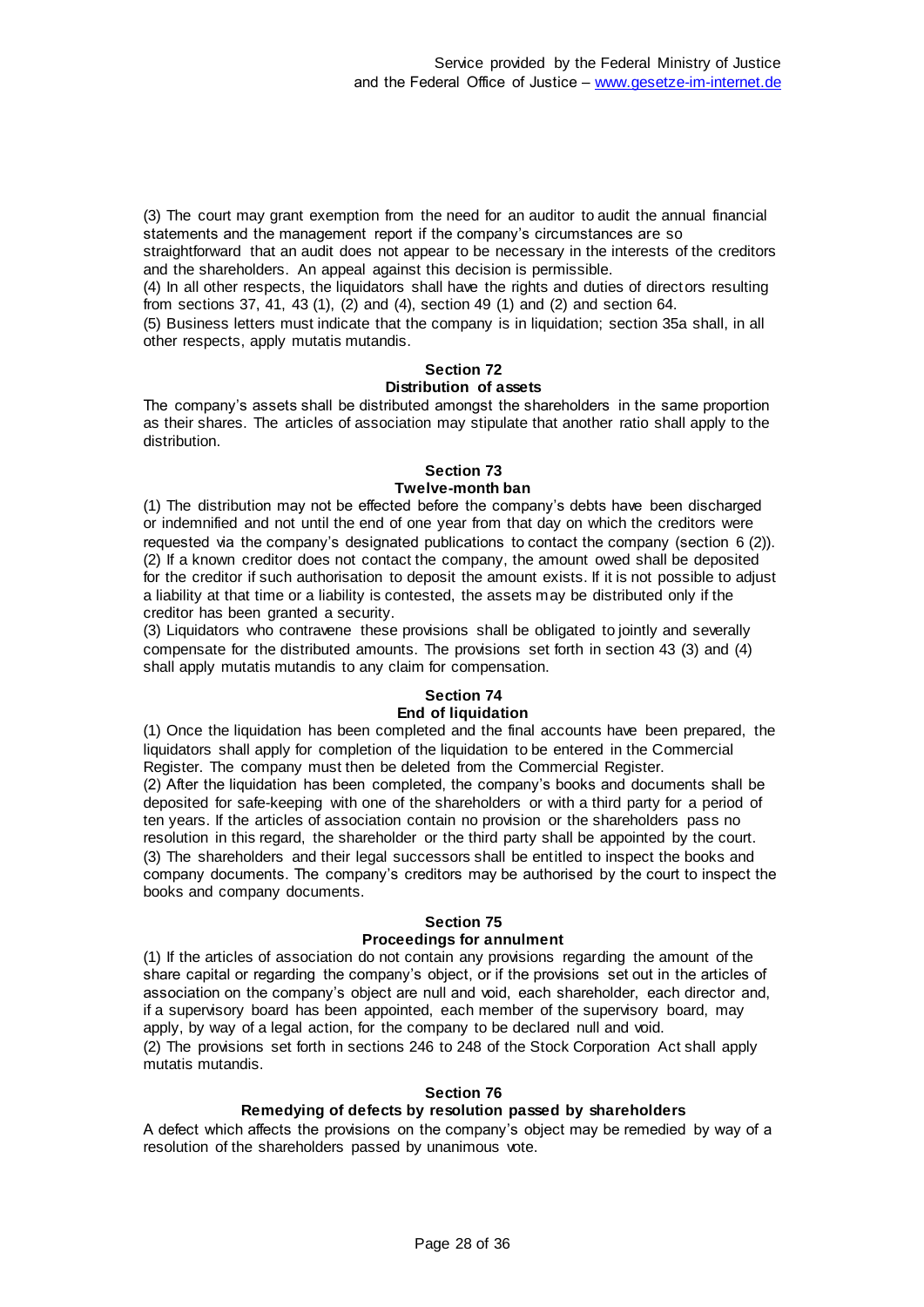#### **Section 77 Effect of annulment**

(1) If the annulment of a company has been entered in the Commercial Register, the provisions applicable to the winding up of a company shall apply mutatis mutandis in regard to the winding up of its affairs.

(2) The effectiveness of legal transactions with third parties effected in the name of the company shall not be affected by the annulment.

(3) The shareholders shall make the promised payments in so far as this is necessary in the fulfilment of liabilities which they have assumed.

## **Part 6**

#### **Regulatory, criminal and administrative fines provisions**

#### **Section 78 Persons obligated to effect registration**

The applications for entry in the Commercial Register provided for in this Act shall be effected by the directors or by the liquidators, the applications provided for in section 7 (1), section 57 (1), section 57i (1) and section 58 (1), no. 3, shall be effected by all the directors jointly.

#### **Section 79 Coercive fines**

(1) Directors or liquidators who do not comply with sections 35a and 71 (5) shall be required to do so by the court of registration by means of the imposition of a coercive fine; section 14 of the Commercial Code shall remain unaffected. Each individual coercive fine may not exceed the amount of five thousand euros.

(2) With due regard for the applications for entry in the Commercial Register referred to in sections 7, 54, 57 (1) and section 58 (1), no. 3, a coercive fine shall not be imposed in accordance with section 14 of the Commercial Code in so far as this refers to the application for entry of the company's registered office in the Commercial Register.

# **Section 80 (repealed)**

### **Section 81 (repealed)**

#### **Section 82 False representation**

(1) Whoever makes false statements

1. in their capacity as shareholder or director for the purpose of making an entry concerning the company in respect of the subscription to shares, the payment of capital contributions, the use of amounts paid in, special benefits, expenses for formation and contributions in kind,

2. in their capacity as shareholder in the report on company formation on the basis of contributions in kind,

3. in their capacity as director for the purpose of entering an increase in the share capital by subscribing to or entering new capital or by means of contributions in kind,

4. in their capacity as director in the declaration prescribed in section 57i (1), second sentence, or

5. in their capacity as director of a limited liability company or as manager of a foreign legal entity in the assurance to be made in accordance with section 8 (3), first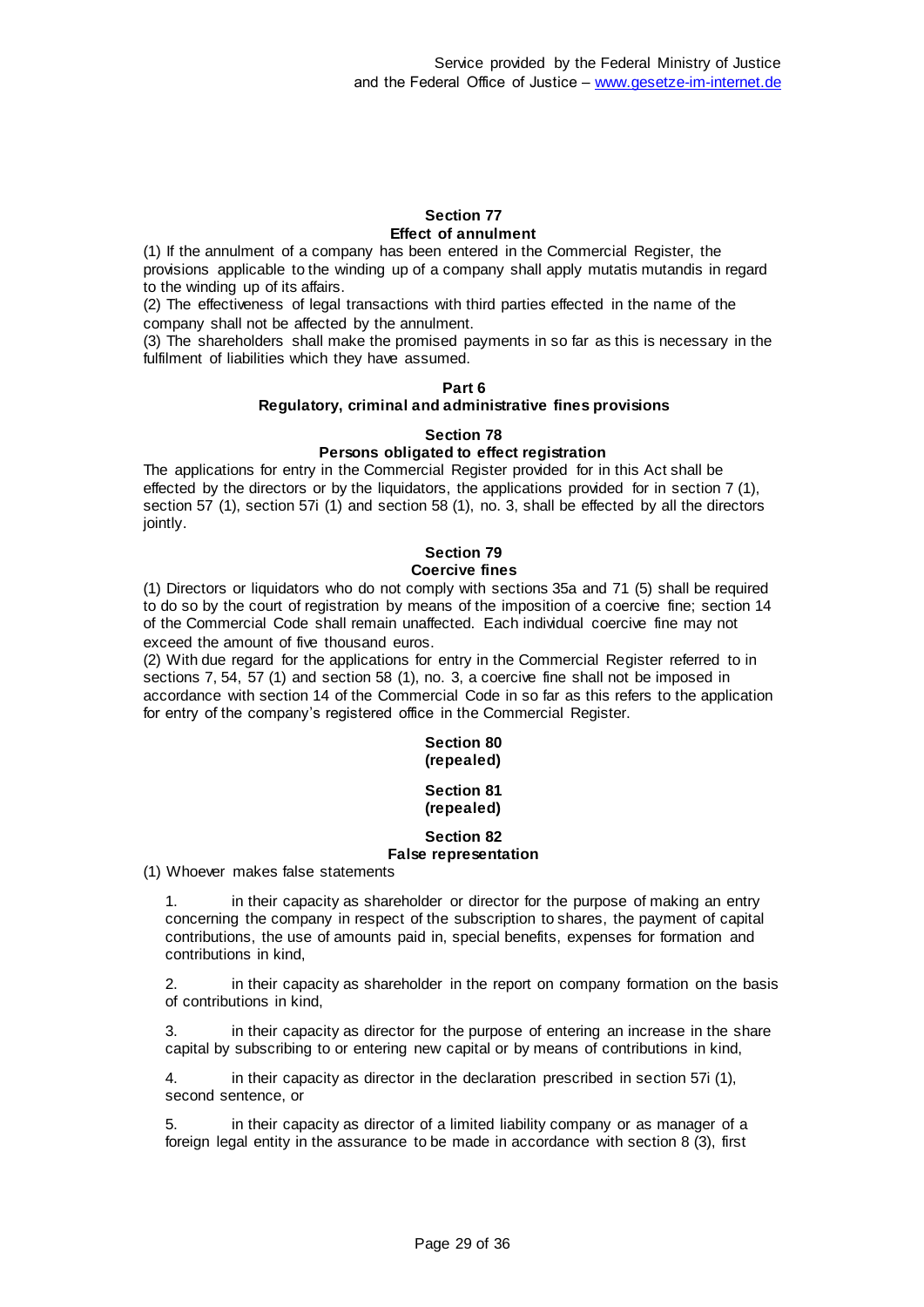sentence, or section 39 (3), first sentence, or in their capacity as liquidator in the assurance to be made in accordance with section 67 (3), first sentence,

shall be liable to imprisonment for no more than three years or a fine. (2) Whoever,

1. in their capacity as director, for the purpose of reducing the share capital makes a false assurance on the satisfaction or indemnification of the company's creditors or

2. in their capacity as director, liquidator, member of the supervisory board or similar organ, in a public notification falsely represents or conceals the company's assets, if the act is not threatened with punishment in section 331, no. 1 or no. 1a, of the Commercial Code,

shall be liable under the same terms.

#### **Section 83 (repealed)**

#### **Section 84**

#### **Breach of duty to give notification of losses**

(1) Whoever fails, in their capacity as director, to notify the shareholders of a loss in the amount of half of the share capital, shall be liable to imprisonment for no more than three years or a fine.

(2) If the actor acts negligently, he shall be liable to imprisonment for no more than one year or a fine.

#### **Section 85 Breach of confidentiality**

(1) Whoever without authority discloses a company secret, in particular a business or trade secret, which has become known to him in his capacity as director, member of the supervisory board or liquidator, shall be liable to imprisonment for no more than one year or a fine.

(2) If the actor acts against payment or with the intent to enrich himself or another or to harm another, he shall be liable to imprisonment for no more than two years or a fine. Whoever without authority makes use of a secret of the type referred to in subsection (1), in particular a business or trade secret, which became known to him under the conditions referred to in subsection (1), shall be liable under the same terms.

(3) The act shall be prosecuted only upon the application of the company. Where a director or a liquidator has committed the act, the supervisory board and, if there is no supervisory board, special representatives appointed by the shareholders shall be authorised to make such application. Where a member of the supervisory board has committed the act, the directors or the liquidators shall be authorised to make such application.

#### **Section 86**

#### **Breach of duties in respect of statutory audits**

(1) Whoever, in their capacity as member of a supervisory board or member of an audit committee of a company which is capital market-oriented within the meaning of section 264d of the Commercial Code, a CRR credit institution within the meaning of section 1 (3d), first sentence, of the Banking Act, with the exception of the institutions referred to in section 2 (1), nos 1 and 2, of the Banking Act, or an insurance undertaking within the meaning of Article 2(1) of Directive 91/674/EEC of the Council of 19 December 1991 on the annual accounts and consolidated accounts of insurance undertakings (OJ L 374, 31.12.1991, p. 7), as last amended by Directive 2006/46/EC (OJ L 224, 16.8.2006, p. 1),

1. carries out one of the acts referred to in section 87 (1) and receives a pecuniary advantage therefor or allows such a pecuniary advantage to be promised to him or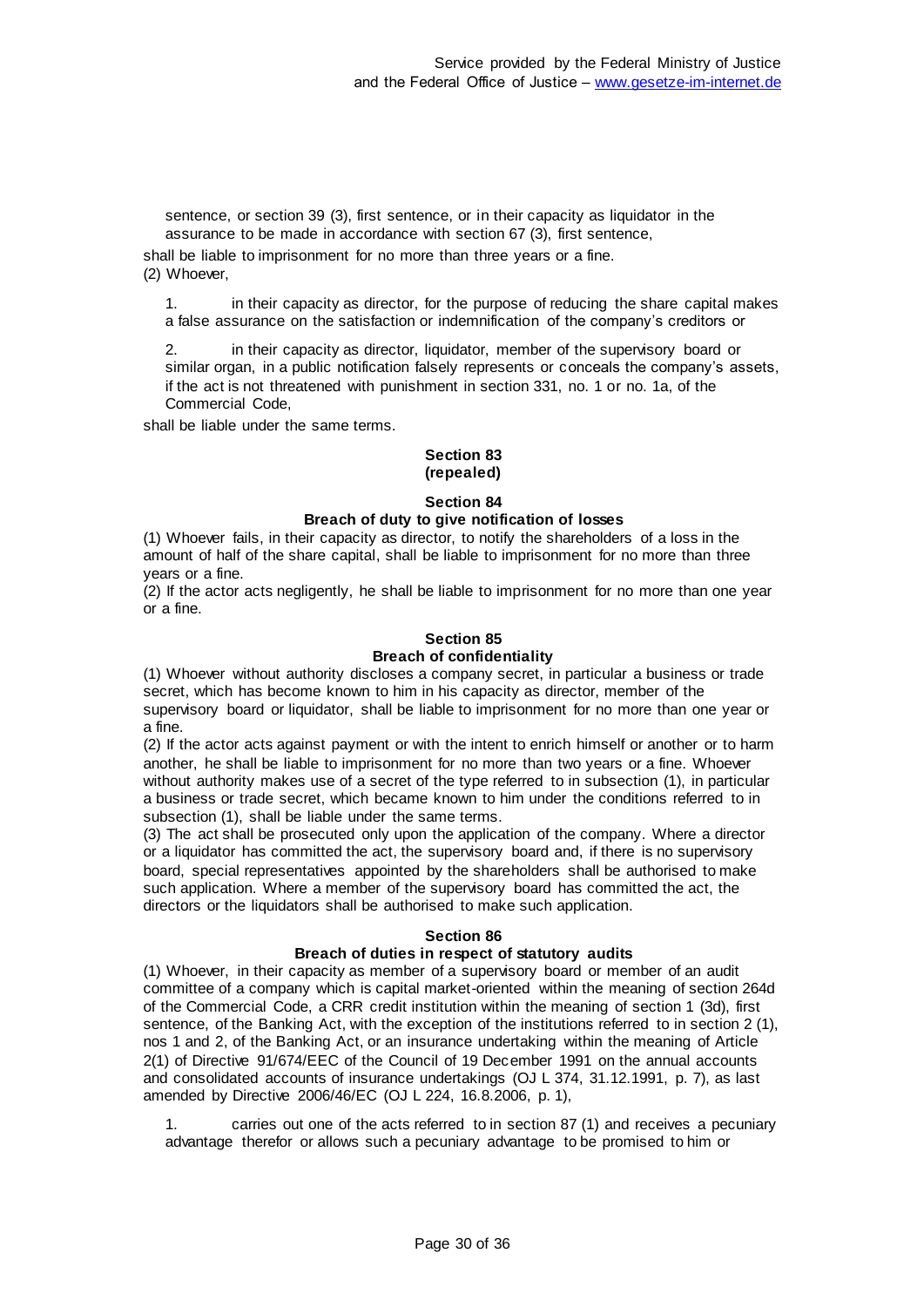2. persistently repeats one of the acts referred to in section 87 (1),

shall be liable to imprisonment for no more than one year or a fine.

(2) Whoever, in their capacity as member of a supervisory board or member of an audit committee of a company which is capital market-oriented within the meaning of section 264d of the Commercial Code, a CRR credit institution within the meaning of section 1 (3d), first sentence, of the Banking Act, with the exception of the institutions referred to in section 2 (1), nos 1 and 2, of the Banking Act,

1. carries out one of the acts referred to in section 87 (2) or (3) and receives a pecuniary advantage therefor or allows such a pecuniary advantage to be promised to him or

2. persistently repeats one of the acts referred to in section 87 (2) or (3), shall be liable under the same terms.

#### **Section 87 Regulatory fines provisions**

(1) Whoever, in their capacity as member of a supervisory board or member of an audit committee of a company which is capital market-oriented within the meaning of section 264d of the Commercial Code, a CRR credit institution within the meaning of section 1 (3d), first sentence, of the Banking Act, with the exception of the institutions referred to in section 2 (1), nos 1 and 2, of the Banking Act, or an insurance undertaking within the meaning of Article 2(1) of Directive 91/674/EEC of the Council of 19 December 1991 on the annual accounts and consolidated accounts of insurance undertakings (OJ L 374, 31.12.1991, p. 7), as last amended by Directive 2006/46/EC (OJ L 224, 16.8.2006, p. 1),

1. does not monitor the independence of the statutory auditor or of the audit firm in accordance with the provisions of Article 4(3) subparagraph (2), of Article 5(4) subparagraph (1), first sentence, or of Article 6(2) of Regulation EU No 537/2014 of the European Parliament and of the Council of 16 April 2014 on specific requirements regarding statutory audit of public-interest entities and repealing Commission Decision 2005/909/EU (OJ L 158, 27.5.2014, p. 77, L 170, 11.6.2014, p. 66) or

2. makes a recommendation regarding the appointment of a statutory auditor or of an audit firm which is not based on a request made by the supervisory authority pursuant to section 36 (1), second sentence, of the Insurance Supervision Act and which

a) does not comply with the requirements under Article 16(2) subparagraphs (2) or (3) of Regulation (EU) No 537/2014 or

b) was not preceded by a selection procedure in accordance with Article 16(3) subparagraph (1) of Regulation (EU) No 537/2014,

shall be deemed to have committed a regulatory offence.

(2) Whoever, in their capacity as member of a supervisory board which has not appointed an audit committee, submits a proposal to the shareholders of a company which is capital market-oriented within the meaning of section 264d of the Commercial Code or a CRR credit institution within the meaning of section 1 (3d), first sentence, of the Banking Act, with the exception of the institutions referred to in section 2 (1), nos 1 and 2, of the Banking Act, regarding the appointment of a statutory auditor or of an audit firm which does not comply with the requirements under Article 16(5) subparagraph (1) of Regulation (EU) No 537/2014, shall be deemed to have committed a regulatory offence.

(3) Whoever, in their capacity as member of a supervisory board which has appointed an audit committee, submits a proposal to the shareholders of one of the companies referred to in subsection (2) regarding the appointment of a statutory auditor or of an audit firm which does not comply with the requirements under Article 16(5) subparagraph (1) or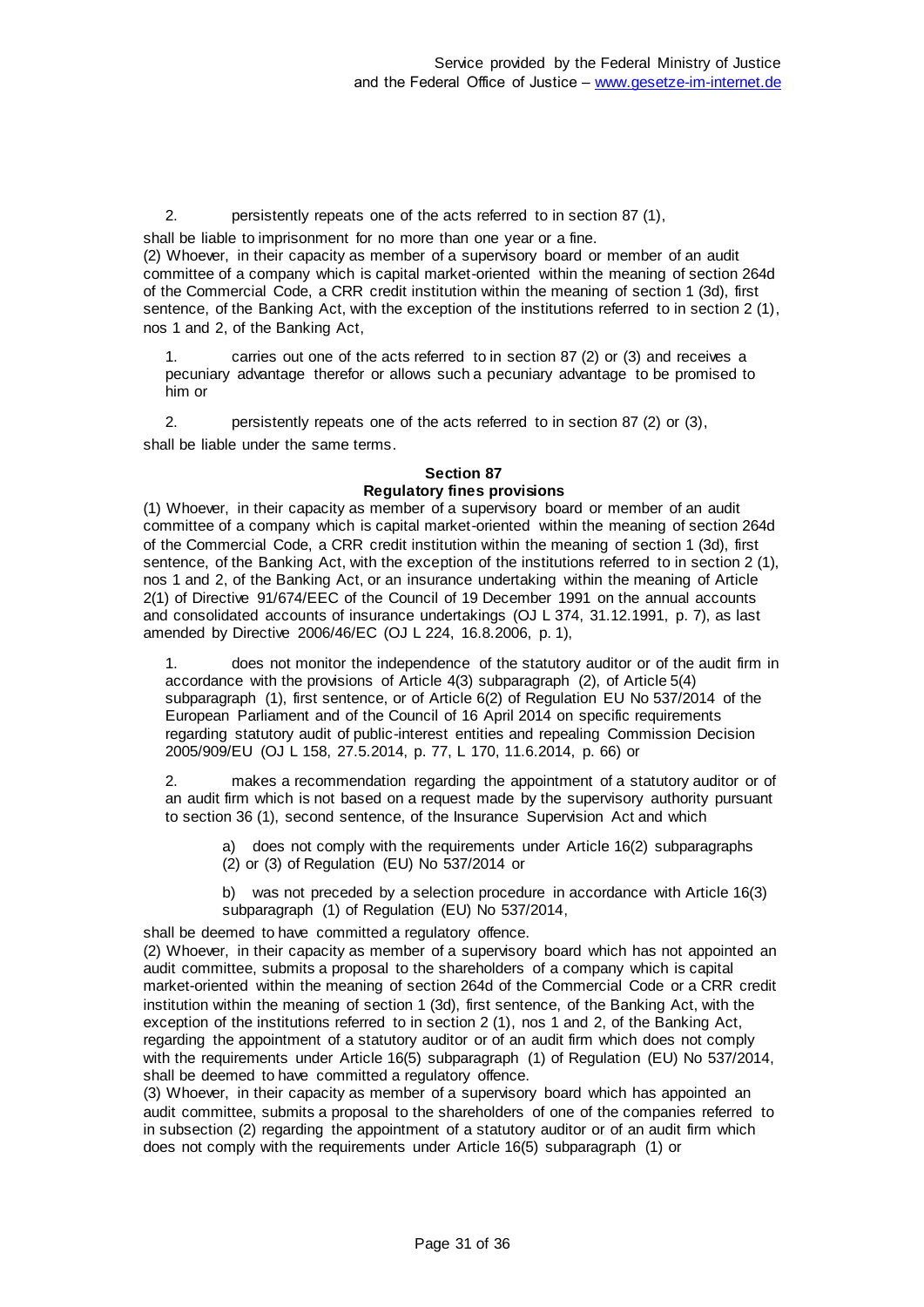subparagraph (2), first sentence, or second sentence, of Regulation (EU) No 537/2014, shall be deemed to have committed a regulatory offence.

(4) A fine of no more than fifty thousand euros may be imposed on a regulatory offence. (5) The administrative authority within the meaning of section 36 (1), no. 1, of the Act on Regulatory Offences shall, in the case of CRR credit institutions within the meaning of section 1 (3d), first sentence, of the Banking Act, with the exception of the institutions referred to in section 2 (1), nos 1 and 2, of the Banking Act, and in the case of insurance undertakings within the meaning of Article 2(1) of Directive 91/674/EEC, be the Federal Financial Supervisory Authority (Bundesanstalt für Finanzdienstleistungsaufsicht), in all other cases the Federal Office of Justice (Bundesamt für Justiz).

### **Section 88 Notifications to audit oversight body**

(1) The administrative authority competent in accordance with section 87 (5) shall transfer to the audit oversight body at the Federal Office of Economics and Export Control (Bundesamt für Wirtschaft und Ausfuhrkontrolle) all regulatory fines decisions referred to in section 87 (1) to (3).

(2) In criminal proceedings whose subject-matter is an offence as referred to in section 86, the public prosecution office shall, in the event of public charges being preferred, transmit to the audit oversight body the decision which concludes the proceedings. If the decision has been appealed, the decision shall be transmitted together with a reference to which kind of appeal was filed.

#### **Annex (to section 2 (1a))**

a)

## Model protocol for the formation of a single-member company

Document register no. ……….

On this day, the …………………………………………………………………………………...….............,

the following person appeared before me,

………………………………………………………….......…,

notary with offices in

……………………………………………………………………………………………………...... ............. :

Mr/Mrs/Ms1)

1. In accordance with section 2 (1a) of the Limited Liability Companies Act, the person appearing before me hereby forms a company with limited liability under the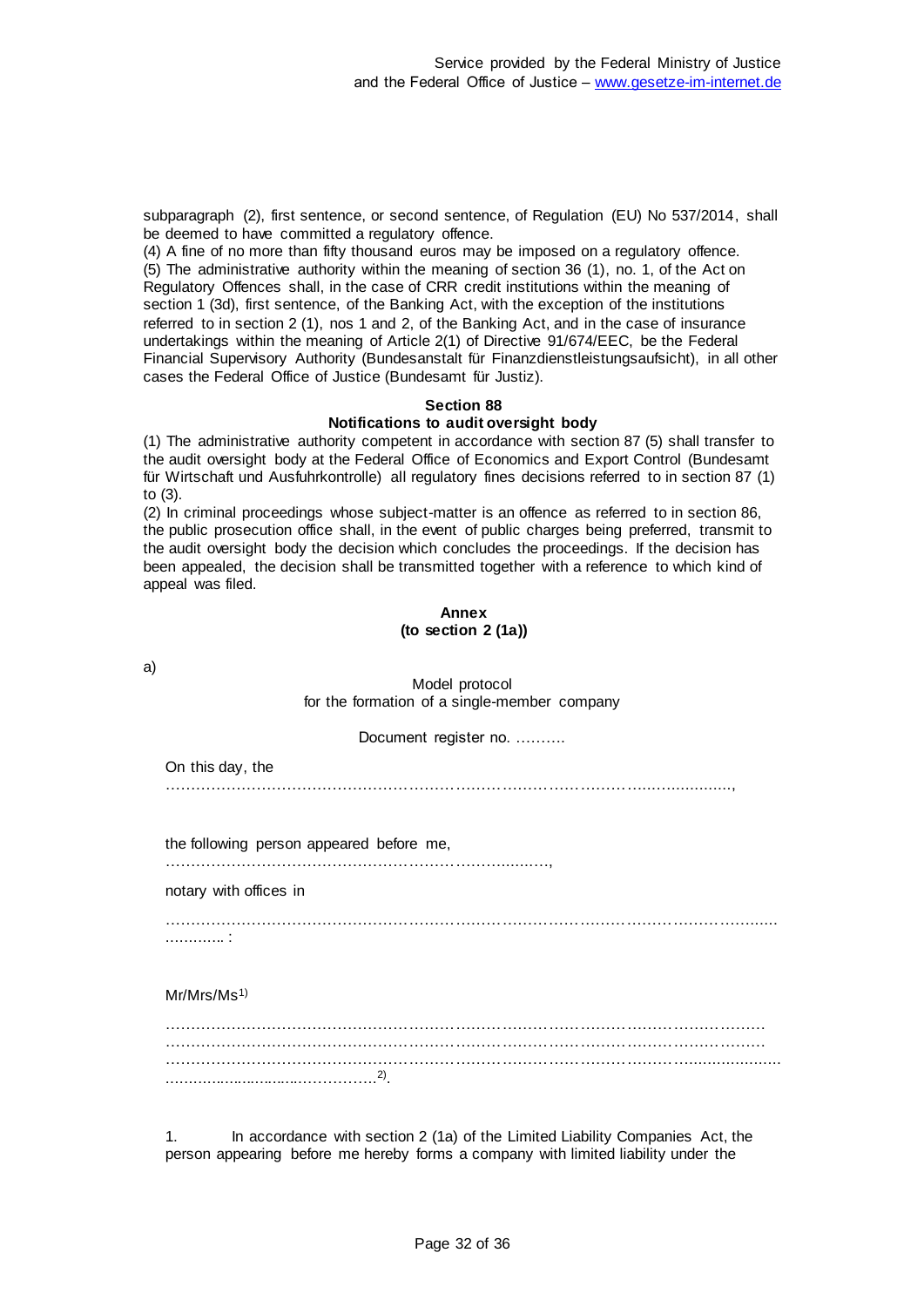| company name |                                                                                                                                                                                                                                                     |
|--------------|-----------------------------------------------------------------------------------------------------------------------------------------------------------------------------------------------------------------------------------------------------|
|              |                                                                                                                                                                                                                                                     |
|              |                                                                                                                                                                                                                                                     |
|              | with registered office in                                                                                                                                                                                                                           |
|              |                                                                                                                                                                                                                                                     |
| 2.           | The object of the company is                                                                                                                                                                                                                        |
|              |                                                                                                                                                                                                                                                     |
|              | 3. The company's share capital amounts to $\epsilon$                                                                                                                                                                                                |
|              | subscribed to in full by Mr/Mrs/Ms <sup>1)</sup>                                                                                                                                                                                                    |
|              | (Share No. 1). The capital contribution shall be made in money, without delay in<br>the full amount/fifty per cent immediately and the remainder as soon as the meeting of<br>shareholders passes a resolution to call in the amount. <sup>3)</sup> |
| 4.           | Mr/Mrs/Ms <sup>4</sup> )                                                                                                                                                                                                                            |
|              |                                                                                                                                                                                                                                                     |
|              |                                                                                                                                                                                                                                                     |
|              |                                                                                                                                                                                                                                                     |
| the company. |                                                                                                                                                                                                                                                     |
|              | The director shall be exempt from the restrictions set out in section 181 of the<br>German Civil Code.                                                                                                                                              |

5. The company shall carry the costs associated with its formation up to a total of €300, at most, however, up to the amount of its share capital. Costs over and above that amount shall be carried by the shareholder.

6. The shareholder shall receive an official copy of this document, the company and the court of registration shall receive certified photocopies (in electronic form) and the tax office (office for corporations) shall receive a simple copy.

7. The notary in particular pointed out the following to the person appearing:…………..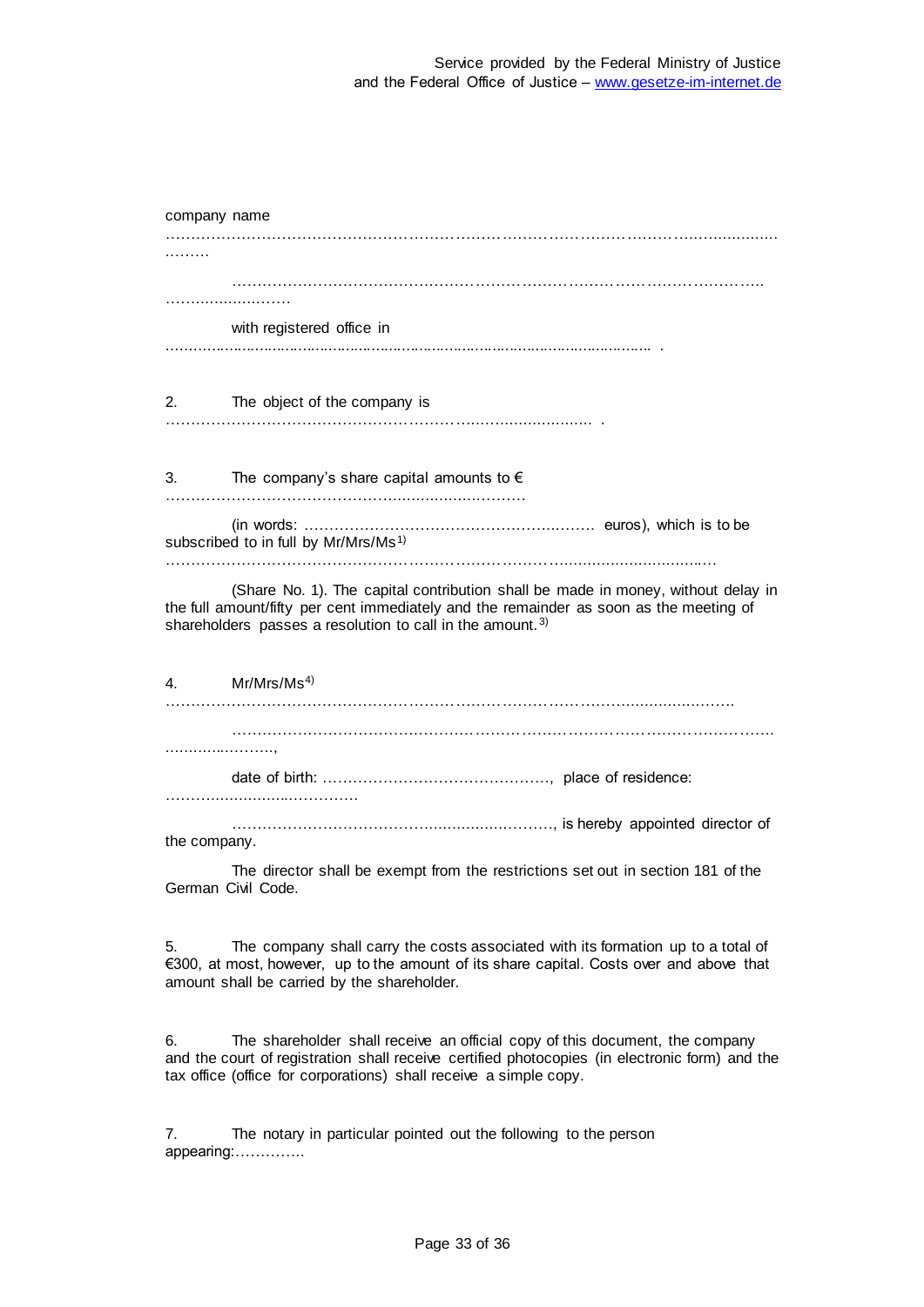…………………………………………………………………………………................………… ..…….

#### N.B.

1) Delete as appropriate. Delete "Mr/Mrs/Ms" in the case of legal persons. 2) In addition to the name of the shareholder and information regarding the notarised establishment of their identity, please, w here applicable, include the matrimonial property regime and the spouse's consent, as w ell as any information regarding any possible representation. 3) Delete as appropriate. In the case of an entrepreneurial company (*Unternehmergesellschaft*) the second alternative must be deleted.

4) Delete as appropriate.

| ٦  |   |
|----|---|
| ۰, | I |
|    | I |

#### Model protocol for the formation of a multi-member company with up to three shareholders

Document register no. ……….

On this day, the ……................………………………………………………………………………………,

the following persons appeared before me,

……………………………………....……………….………,

notary with offices in

……………………………………………………………………………………………………...... ............. :

#### Mr/Mrs/Ms<sup>1)</sup>

#### Mr/Mrs/Ms<sup>1)</sup>

……………………………………………………………………………………………………… ……………………………………………………………………………………………................ ..................……….. 2) ,

#### Mr/Mrs/Ms 1)

……………………………………………………………………………………………………… ………………………………………………………………………………………………............. .....................…….. 2) .

1. In accordance with section 2 (1a) of the Limited Liability Companies Act, the persons appearing before me hereby forms a company with limited liability under the company name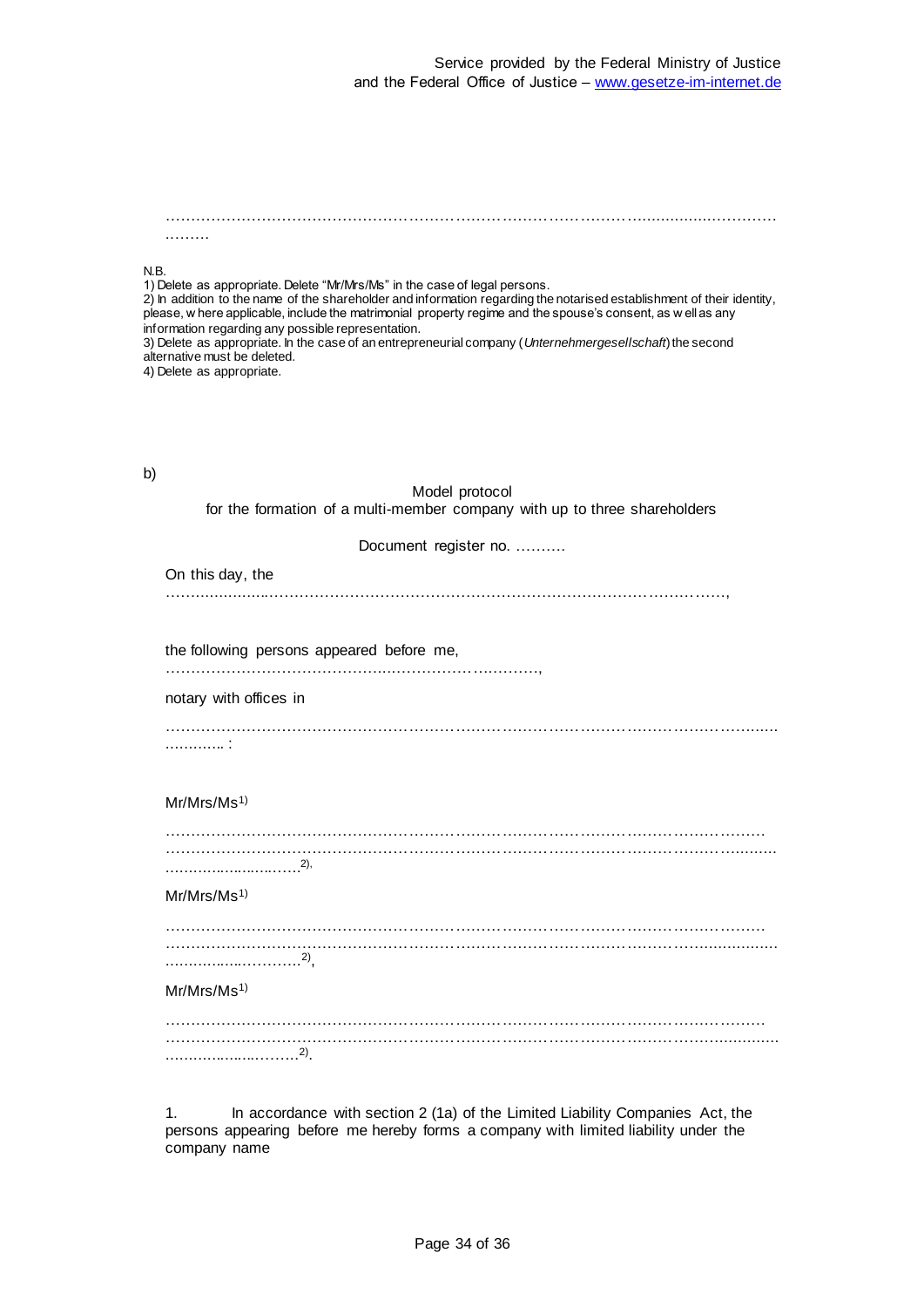| with registered office                                                                                                                                                                                                                |
|---------------------------------------------------------------------------------------------------------------------------------------------------------------------------------------------------------------------------------------|
| 2.<br>The object of the company is                                                                                                                                                                                                    |
| The company's share capital amounts to $\epsilon$<br>3.                                                                                                                                                                               |
| subscribed to as follows:                                                                                                                                                                                                             |
| subscribes to a share with a nominal value in the amount of                                                                                                                                                                           |
| (Share No. 1),                                                                                                                                                                                                                        |
| subscribes to a share with a nominal value in the amount of                                                                                                                                                                           |
| euros) (Share No. 2),                                                                                                                                                                                                                 |
| subscribes to a share with a nominal value in the amount of                                                                                                                                                                           |
| (Share No. 3).                                                                                                                                                                                                                        |
| The capital contributions shall be made in money, without delay in the full<br>amount/fifty per cent immediately and the remainder as soon as the meeting of<br>shareholders passes a resolution to call in the amount. <sup>3)</sup> |
| Mr/Mrs/Ms <sup>4</sup> )<br>4.                                                                                                                                                                                                        |
|                                                                                                                                                                                                                                       |
|                                                                                                                                                                                                                                       |
| the company.                                                                                                                                                                                                                          |